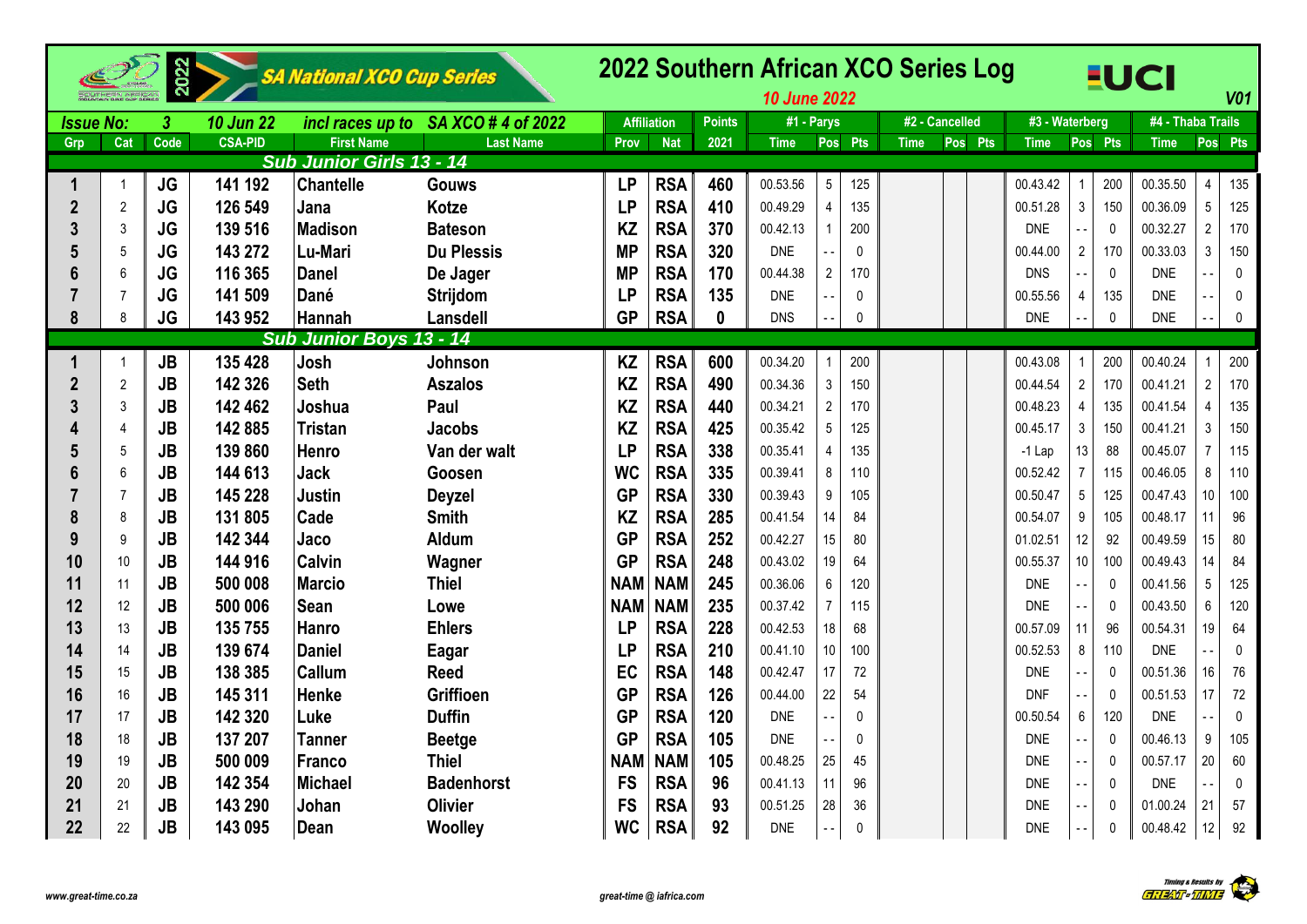|                  |                | 2022      |                  | SA National XCO Cup Series |                         |            |                    |               | 2022 Southern African XCO Series Log<br><b>10 June 2022</b> |                        |             |                |                |                |              | <b>EUCI</b>       |                | V <sub>01</sub> |
|------------------|----------------|-----------|------------------|----------------------------|-------------------------|------------|--------------------|---------------|-------------------------------------------------------------|------------------------|-------------|----------------|----------------|----------------|--------------|-------------------|----------------|-----------------|
| <b>Issue No:</b> |                | 3         | <b>10 Jun 22</b> | incl races up to           | SA XCO # 4 of 2022      |            | <b>Affiliation</b> | <b>Points</b> | #1 - Parys                                                  |                        |             | #2 - Cancelled | #3 - Waterberg |                |              | #4 - Thaba Trails |                |                 |
| Grp              | Cat            | Code      | <b>CSA-PID</b>   | <b>First Name</b>          | <b>Last Name</b>        | Prov       | <b>Nat</b>         | 2021          | <b>Time</b>                                                 | <b>Pts</b><br>Pos      | <b>Time</b> | Pos Pts        | <b>Time</b>    |                | Pos Pts      | <b>Time</b>       | <b>Pos</b>     | Pts             |
| 23               | 23             | <b>JB</b> | 144 832          | Zach                       | <b>Pretorius</b>        | <b>LP</b>  | <b>RSA</b>         | 92            | 00.41.39                                                    | 12<br>92               |             |                | <b>DNS</b>     |                | $\pmb{0}$    | <b>DNE</b>        |                | $\mathbf 0$     |
| 24               | 24             | <b>JB</b> | 145 398          | Enrico                     | Lochner                 | <b>FS</b>  | <b>RSA</b>         | 88            | <b>DNE</b>                                                  | $\mathbf{0}$           |             |                | <b>DNE</b>     |                | $\mathbf 0$  | 00.49.34          | 13             | 88              |
| 25               | 25             | <b>JB</b> | 142 641          | Franco                     | Van Heerden             | <b>FS</b>  | <b>RSA</b>         | 88            | 00.41.45                                                    | 13<br>88               |             |                | <b>DNE</b>     |                | $\mathbf{0}$ | <b>DNE</b>        |                | 0               |
| 26               | 26             | <b>JB</b> | 139 511          | Sias                       | <b>Du Plessis</b>       | <b>LP</b>  | <b>RSA</b>         | 76            | 00.42.39                                                    | 16<br>76               |             |                | <b>DNS</b>     |                | $\mathbf{0}$ | <b>DNE</b>        |                | $\mathbf 0$     |
| 27               | 27             | <b>JB</b> | 141 248          | <b>Elliott</b>             | <b>Metcalf</b>          | <b>KZ</b>  | <b>RSA</b>         | 68            | <b>DNE</b>                                                  | 0                      |             |                | <b>DNE</b>     |                | $\mathbf 0$  | 00.52.35          | 18             | 68              |
| 28               | 28             | <b>JB</b> | 140 960          | William                    | Pienaar                 | <b>GP</b>  | <b>RSA</b>         | 60            | 00.43.04                                                    | 20<br>60               |             |                | <b>DNE</b>     |                | $\mathbf 0$  | <b>DNE</b>        |                | $\mathbf{0}$    |
| 29               | 29             | <b>JB</b> | 144 679          | Janno                      | <b>Kriel</b>            | <b>FS</b>  | <b>RSA</b>         | 57            | 00.43.35                                                    | 21<br>57               |             |                | <b>DNE</b>     |                | $\mathbf 0$  | <b>DNE</b>        |                | $\mathbf 0$     |
| 30               | 30             | <b>JB</b> | 142 522          | <b>Alec</b>                | <b>Baker</b>            | <b>GP</b>  | <b>RSA</b>         | 54            | <b>DNE</b>                                                  | $\mathbf{0}$           |             |                | <b>DNF</b>     |                | $\mathbf 0$  | 00.53.59          | 22             | 54              |
| 31               | 31             | <b>JB</b> | 144 415          | Liam                       | <b>Botha</b>            | EC         | <b>RSA</b>         | 51            | 00.44.42                                                    | 23<br>51               |             |                | <b>DNE</b>     |                | $\mathbf 0$  | <b>DNE</b>        |                | 0               |
| 32               | 32             | JB        | 144 590          | Maarten                    | Potgieter               | <b>NW</b>  | <b>RSA</b>         | 48            | 00.47.29                                                    | 24<br>48               |             |                | <b>DNE</b>     |                | $\pmb{0}$    | <b>DNE</b>        |                | $\mathbf 0$     |
| 33               | 33             | JB        | 140 959          | Leo                        | Pienaar                 | <b>GP</b>  | <b>RSA</b>         | 42            | 00.49.49                                                    | 26<br>42               |             |                | <b>DNE</b>     |                | $\mathbf 0$  | <b>DNE</b>        | $\sim$ $\sim$  | 0               |
| 34               | 34             | JB        | 139 859          | <b>Robert</b>              | <b>Noel</b>             | <b>LP</b>  | <b>RSA</b>         | 39            | 00.50.51                                                    | 27<br>39               |             |                | <b>DNE</b>     |                | $\mathbf 0$  | <b>DNE</b>        |                | 0               |
| 35               | 35             | JB        | 141 223          | <b>Cameron</b>             | <b>Mackridge</b>        | <b>KZN</b> | <b>RSA</b>         | 33            | 00.52.46                                                    | 29<br>33               |             |                | <b>DNE</b>     |                | $\mathbf 0$  | <b>DNE</b>        |                | $\mathbf 0$     |
| 36               | 36             | <b>JB</b> | 144 766          | <b>Sebastian</b>           | <b>Brits</b>            | <b>GP</b>  | <b>RSA</b>         | 30            | 00.52.57                                                    | 30<br>30               |             |                | <b>DNE</b>     |                | $\mathbf 0$  | <b>DNE</b>        |                | 0               |
| 37               | 37             | <b>JB</b> | 144 011          | De Wyk                     | <b>Pretorius</b>        | <b>NW</b>  | <b>RSA</b>         | 28            | 00.55.17                                                    | 31<br>28               |             |                | <b>DNE</b>     |                | $\mathbf 0$  | <b>DNE</b>        |                | $\mathbf{0}$    |
| 38               | 38             | <b>JB</b> | 145 243          | Michael                    | <b>Freemantle</b>       | <b>GP</b>  | <b>RSA</b>         | 26            | 01.02.56                                                    | 32<br>26               |             |                | <b>DNE</b>     |                | $\mathbf 0$  | <b>DNE</b>        |                | $\mathbf{0}$    |
| 39               | 39             | <b>JB</b> | 138 379          | Lincoln                    | <b>Zietsman</b>         | <b>WC</b>  | <b>RSA</b>         | $\mathbf{0}$  | <b>DNS</b>                                                  | $\mathbf 0$            |             |                | <b>DNE</b>     |                | 0            | <b>DNE</b>        |                | 0               |
| 40               | 40             | <b>JB</b> | 139 216          | Owen                       | <b>Hudson</b>           | <b>LP</b>  | <b>RSA</b>         | $\mathbf{0}$  | <b>DNS</b>                                                  | 0                      |             |                | <b>DNE</b>     |                | 0            | <b>DNE</b>        |                | $\mathbf{0}$    |
|                  |                |           |                  | Youth Women 15 - 16        |                         |            |                    |               |                                                             |                        |             |                |                |                |              |                   |                |                 |
| 1                | -1             | <b>YW</b> | 136 412          | Carla                      | Jansen van Vuuren       | <b>LP</b>  | <b>RSA</b>         | 550           | 00.41.35                                                    | $\mathfrak{Z}$<br>150  |             |                | 00.55.28       |                | 200          | 00.48.21          |                | 200             |
| $\boldsymbol{2}$ | $\overline{2}$ | <b>YW</b> | 139 800          | Errin                      | <b>Mackridge</b>        | <b>KZ</b>  | <b>RSA</b>         | 540           | 00.40.23                                                    | 200<br>$\mathbf{1}$    |             |                | 00.56.50       | $\overline{2}$ | 170          | 00.49.50          | $\overline{2}$ | 170             |
|                  | 3              | <b>YW</b> | 131 717          | Jodi                       | <b>Mackinnon</b>        | <b>KZ</b>  | <b>RSA</b>         | 470           | 00.40.47                                                    | $\overline{2}$<br>170  |             |                | 00.58.17       | $\mathfrak{Z}$ | 150          | 00.50.21          | 3              | 150             |
|                  | $\overline{4}$ | <b>YW</b> | 136 465          | <b>Tashane</b>             | <b>Ehlers</b>           | <b>LP</b>  | <b>RSA</b>         | 380           | 00.43.44                                                    | $6\phantom{.0}$<br>120 |             |                | 00.59.45       | 4              | 135          | 00.52.23          | 5              | 125             |
| 5                | 5              | <b>YW</b> | 127 950          | Carla                      | <b>Kotze</b>            | <b>FS</b>  | <b>RSA</b>         | 370           | 00.43.44                                                    | $5\phantom{.0}$<br>125 |             |                | 01.03.39       | $\sqrt{5}$     | 125          | 00.54.29          | 6              | 120             |
| 6                | 6              | <b>YW</b> | 142 255          | <b>Tamlyn</b>              | Luyt                    | <b>NW</b>  | <b>RSA</b>         | 230           | 00.50.15                                                    | $\overline{7}$<br>115  |             |                | <b>DNF</b>     |                | $\mathbf 0$  | 00.59.20          | $\overline{7}$ | 115             |
|                  | 7              | <b>YW</b> | 139 354          | <b>Ilandrie</b>            | <b>Du Plessis</b>       | <b>WC</b>  | <b>RSA</b>         | 135           | <b>DNE</b>                                                  | $\mathbf{0}$           |             |                | <b>DNE</b>     |                | $\mathbf{0}$ | 00.51.00          | $\overline{A}$ | 135             |
|                  | 8              | <b>YW</b> | 500 011          | Delsia                     | <b>Janse van Vuuren</b> | <b>NAM</b> | <b>NAM</b>         | 135           | 00.43.27                                                    | $\overline{4}$<br>135  |             |                | <b>DNE</b>     |                | $\mathbf{0}$ | <b>DNE</b>        |                | $\mathbf 0$     |
| g                | 9              | <b>YW</b> | 138 589          | <b>Anke</b>                | <b>Rood</b>             | <b>LP</b>  | <b>RSA</b>         | 120           | <b>DNE</b>                                                  | $\mathbf{0}$           |             |                | 01.07.06       | 6              | 120          | <b>DNE</b>        |                | $\mathbf 0$     |
| 10               | 10             | <b>YW</b> | 145 840          | Jenna                      | <b>Adlam</b>            | <b>LP</b>  | <b>RSA</b>         | 115           | <b>DNE</b>                                                  | 0                      |             |                | $-1$ Lap       | $\overline{7}$ | 115          | <b>DNE</b>        |                | 0               |
| 11               | -11            | <b>YW</b> | 144 241          | Nicola                     | Van der Merwe           | <b>NW</b>  | <b>RSA</b>         | 110           | 01.15.49                                                    | 8<br>110               |             |                | <b>DNE</b>     |                | $\mathbf 0$  | <b>DNE</b>        | $\sim$ $\sim$  | 0               |
| 12               | 12             | <b>YW</b> | 142 528          | <b>Bianca</b>              | <b>Botha</b>            | <b>GP</b>  | <b>RSA</b>         | $\mathbf{0}$  | <b>DNS</b>                                                  | $\mathbf{0}$           |             |                | <b>DNE</b>     |                | $\mathbf 0$  | <b>DNE</b>        |                | 0               |

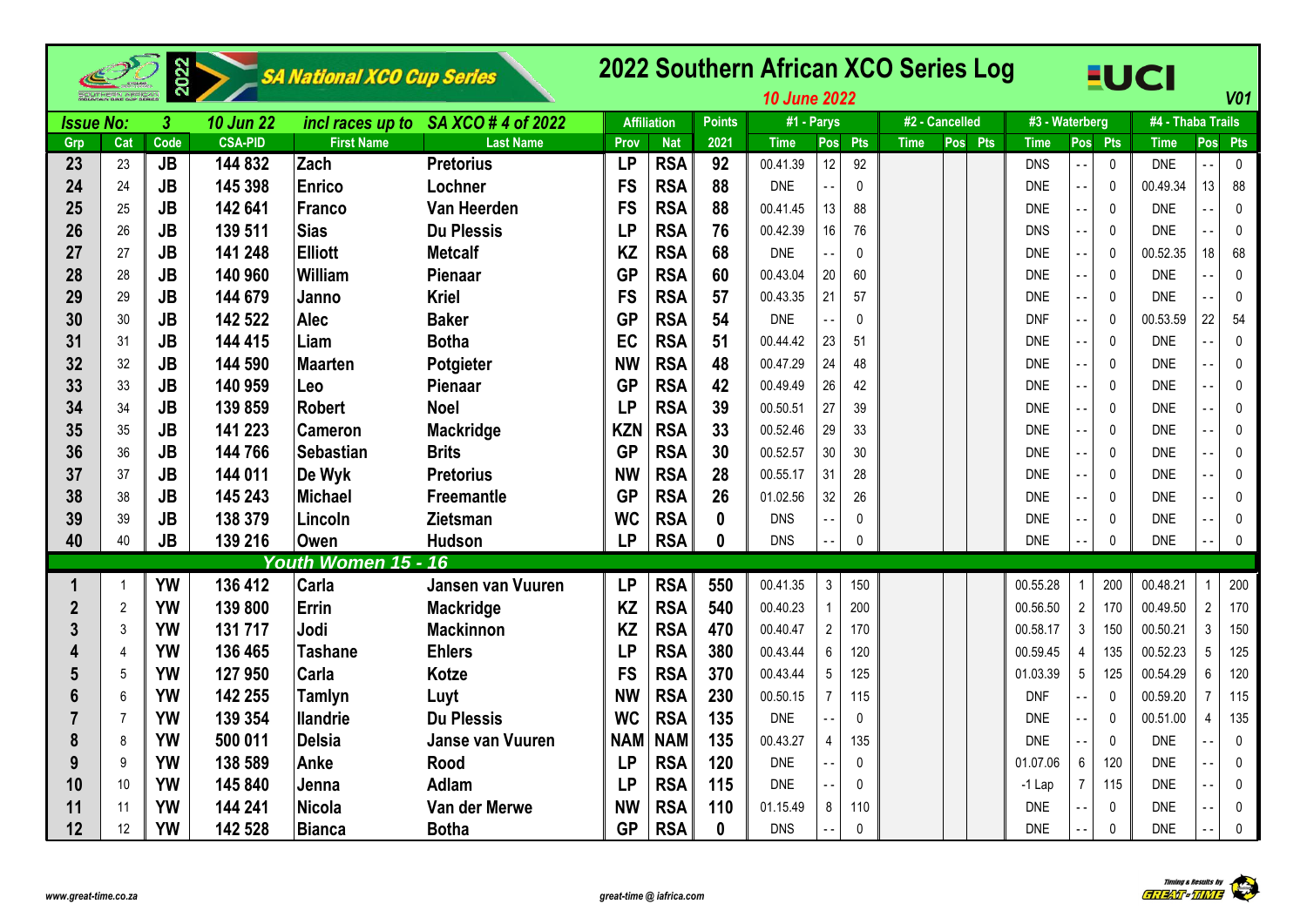|                  |                | 2022             |                  | SA National XCO Cup Series |                                     |            |                    |               | 2022 Southern African XCO Series Log<br><b>10 June 2022</b> |                |             |             |                |                |                           |              | <b>EUCI</b>       |                | V <sub>01</sub> |
|------------------|----------------|------------------|------------------|----------------------------|-------------------------------------|------------|--------------------|---------------|-------------------------------------------------------------|----------------|-------------|-------------|----------------|----------------|---------------------------|--------------|-------------------|----------------|-----------------|
| <b>Issue No:</b> |                | $\boldsymbol{3}$ | <b>10 Jun 22</b> |                            | incl races up to SA XCO # 4 of 2022 |            | <b>Affiliation</b> | <b>Points</b> | #1 - Parys                                                  |                |             |             | #2 - Cancelled | #3 - Waterberg |                           |              | #4 - Thaba Trails |                |                 |
| Grp              | Cat            | Code             | <b>CSA-PID</b>   | <b>First Name</b>          | <b>Last Name</b>                    | Prov       | <b>Nat</b>         | 2021          | <b>Time</b>                                                 |                | Pos Pts     | <b>Time</b> | Pos Pts        | <b>Time</b>    |                           | Pos Pts      | <b>Time</b>       |                | Pos Pts         |
|                  |                |                  |                  | <b>Youth Men 15 - 16</b>   |                                     |            |                    |               |                                                             |                |             |             |                |                |                           |              |                   |                |                 |
|                  | $\overline{1}$ | <b>YM</b>        | 118 868          | Omar                       | <b>Wilson</b>                       | <b>KZ</b>  | <b>RSA</b>         | 540           | 00.48.58                                                    | $\overline{2}$ | 170         |             |                | 00.55.12       | $\mathbf{1}$              | 200          | 00.53.49          | $\overline{2}$ | 170             |
| $\mathbf{2}$     | $\overline{2}$ | YM               | 500 007          | Roger                      | <b>Surén</b>                        | <b>NAM</b> | <b>NAM</b>         | 400           | 00.47.57                                                    | $\mathbf{1}$   | 200         |             |                | <b>DNE</b>     |                           | $\mathbf{0}$ | 00.52.57          |                | 200             |
| 3                | 3              | YM               | 141 770          | Josh                       | Van der Merwe                       | <b>GP</b>  | <b>RSA</b>         | 365           | 00.52.48                                                    | $\overline{7}$ | 115         |             |                | 01.00.37       | $\overline{4}$            | 135          | 00.56.55          |                | 115             |
|                  | $\overline{4}$ | <b>YM</b>        | 142 257          | Joshua                     | Kanis                               | <b>GP</b>  | <b>RSA</b>         | 355           | 00.51.41                                                    | $\overline{4}$ | 135         |             |                | 01.01.05       | $\overline{7}$            | 115          | 00.57.45          | 9              | 105             |
| 5                | 5              | <b>YM</b>        | 123 100          | <b>Andre</b>               | Van Rooyen                          | <b>FS</b>  | <b>RSA</b>         | 347           | 00.55.02                                                    | 17             | 72          |             |                | 00.57.32       | $\ensuremath{\mathsf{3}}$ | 150          | 00.55.43          | $\overline{5}$ | 125             |
| 6                | 6              | <b>YM</b>        | 139 578          | <b>Beon</b>                | <b>Van Staden</b>                   | <b>GP</b>  | <b>RSA</b>         | 325           | 00.54.05                                                    | 15             | 80          |             |                | 01.02.15       | 8                         | 110          | 00.55.20          | $\overline{4}$ | 135             |
|                  | 7              | <b>YM</b>        | 135 917          | <b>Samuel</b>              | <b>Cleary</b>                       | <b>WC</b>  | <b>RSA</b>         | 320           | 00.51.03                                                    | $\mathbf{3}$   | 150         |             |                | 00.57.30       | $\overline{2}$            | 170          | <b>DNE</b>        |                | 0               |
| 8                | 8              | <b>YM</b>        | 124 944          | Jed                        | <b>Bridger</b>                      | EC         | <b>RSA</b>         | 276           | 00.53.57                                                    | 14             | 84          |             |                | 01.00.39       | 6                         | 120          | 01.05.28          | 17             | 72              |
| 9                | 9              | <b>YM</b>        | 142 886          | <b>Troy</b>                | <b>Jacobs</b>                       | <b>WC</b>  | <b>RSA</b>         | 255           | 00.52.49                                                    | 9              | 105         |             |                | <b>DNE</b>     | $\overline{a}$            | $\mathbf{0}$ | 00.54.56          | $\mathbf{3}$   | 150             |
| 10               | 10             | <b>YM</b>        | 136 704          | Jean-Jacques               | <b>Koekemoer</b>                    | <b>FS</b>  | <b>RSA</b>         | 245           | 00.51.55                                                    | 5              | 125         |             |                | <b>DNF</b>     | $\overline{\phantom{a}}$  | $\mathbf{0}$ | 00.56.16          | $\,6\,$        | 120             |
| 11               | 11             | <b>YM</b>        | 142 343          | <b>Stephan</b>             | Aldum                               | <b>GP</b>  | <b>RSA</b>         | 240           | 00.55.04                                                    | 18             | 68          |             |                | 01.04.31       | 11                        | 96           | 01.04.01          | 16             | 76              |
| 12               | 12             | <b>YM</b>        | 138 959          | Lumardt                    | Pienaar                             | <b>MP</b>  | <b>RSA</b>         | 237           | 00.57.14                                                    | 21             | 57          |             |                | 01.08.48       | 15 <sup>15</sup>          | 80           | 00.58.46          | 10             | 100             |
| 13               | 13             | YM               | 142 488          | Eben                       | <b>Binneman</b>                     | <b>MP</b>  | <b>RSA</b>         | 235           | 00.53.47                                                    | 13             | 88          |             |                | $-1$ Lap       | 23                        | 51           | 00.59.05          |                | 96              |
| 14               | 14             | YM               | 134 716          | <b>Adian</b>               | <b>Claassen</b>                     | <b>FS</b>  | <b>RSA</b>         | 228           | 00.56.34                                                    | 20             | 60          |             |                | 01.07.14       | 14                        | 84           | 01.01.04          | 14             | 84              |
| 15               | 15             | <b>YM</b>        | 141 775          | <b>Carter-Adrian</b>       | <b>Barnes Olivier</b>               | <b>GP</b>  | <b>RSA</b>         | 220           | 00.58.06                                                    | 24             | 48          |             |                | 01.05.57       | 12                        | 92           | 01.02.24          | 15             | 80              |
| 16               | 16             | <b>YM</b>        | 128 117          | <b>Nicholas</b>            | Van Der Merwe                       | <b>GP</b>  | <b>RSA</b>         | 215           | <b>DNE</b>                                                  |                | $\pmb{0}$   |             |                | 01.03.18       | 9                         | 105          | 00.57.09          | 8              | 110             |
| 17               | 17             | <b>YM</b>        | 131 984          | Jeandre                    | <b>Ungerer</b>                      | <b>WC</b>  | <b>RSA</b>         | 210           | 00.52.49                                                    | 8              | 110         |             |                | 01.03.35       | 10 <sup>1</sup>           | 100          | <b>DNE</b>        |                | $\pmb{0}$       |
| 18               | 18             | <b>YM</b>        | 141 249          | Joshua                     | <b>Metcalf</b>                      | <b>KZ</b>  | <b>RSA</b>         | 184           | 00.53.38                                                    | 12             | 92          |             |                | <b>DNE</b>     | $ -$                      | $\mathbf{0}$ | 00.59.33          | 12             | 92              |
| 19               | 19             | <b>YM</b>        | 139 326          | Gordon                     | <b>Noel</b>                         | <b>LP</b>  | <b>RSA</b>         | 184           | 00.53.29                                                    | 11             | 96          |             |                | <b>DNE</b>     | - -                       | $\mathbf{0}$ | 01.00.05          | 13             | 88              |
| 20               | 20             | <b>YM</b>        | 145 201          | Daniël                     | <b>Scheepers</b>                    | <b>GP</b>  | <b>RSA</b>         | 150           | 01.07.06                                                    | 31             | 28          |             |                | $-1$ Lap       | 22                        | 54           | 01.05.40          | 18             | 68              |
| 21               | 21             | <b>YM</b>        | 130 965          | Gustav                     | <b>Roller</b>                       | <b>GP</b>  | <b>RSA</b>         | 125           | <b>DNE</b>                                                  |                | $\mathbf 0$ |             |                | 01.00.38       | $5\phantom{.0}$           | 125          | 00.25.54          |                | $\pmb{0}$       |
| 22               | 22             | <b>YM</b>        | 136 329          | <b>Darrell</b>             | Swanepoel                           | <b>FS</b>  | <b>RSA</b>         | 124           | <b>DNS</b>                                                  | $\sim$ $\sim$  | $\mathbf 0$ |             |                | -1 Lap         | 19                        | 64           | 01.07.28          | 20             | 60              |
| 23               | 23             | <b>YM</b>        | 142781           | Gerald                     | Gray                                | <b>FS</b>  | <b>RSA</b>         | 123           | 00.58.03                                                    | 23             | 51          |             |                | 01.10.20       | 17                        | 72           | <b>DNE</b>        |                | $\mathbf 0$     |
| 24               | 24             | <b>YM</b>        | 107939           | <b>Francois</b>            | De Jager                            | <b>MP</b>  | <b>RSA</b>         | 120           | 00.52.47                                                    | 6              | 120         |             |                | <b>DNS</b>     |                           | $\mathbf{0}$ | <b>DNE</b>        |                | 0               |
| 25               | 25             | <b>YM</b>        | 141 140          | <b>Waldo</b>               | <b>Strijdom</b>                     | <b>LP</b>  | <b>RSA</b>         | 110           | 01.00.04                                                    | 26             | 42          |             |                | 01.11.30       | 18                        | 68           | <b>DNE</b>        |                | $\pmb{0}$       |
| 26               | 26             | <b>YM</b>        | 128 193          | Luca                       | <b>Zietsman</b>                     | <b>WC</b>  | <b>RSA</b>         | 100           | 00.53.17                                                    | 10             | 100         |             |                | <b>DNE</b>     |                           | $\mathbf 0$  | <b>DNE</b>        |                | 0               |
| 27               | 27             | <b>YM</b>        | 134 567          | Wium                       | Du Toit                             | <b>GP</b>  | <b>RSA</b>         | 93            | 01.03.04                                                    | 28             | 36          |             |                | $-1$ Lap       | 21                        | 57           | <b>DNE</b>        |                | $\pmb{0}$       |
| 28               | 28             | <b>YM</b>        | 141789           | Rademan                    | <b>Travis</b>                       | <b>GP</b>  | <b>RSA</b>         | 88            | <b>DNE</b>                                                  |                | $\mathbf 0$ |             |                | 01.06.52       | 13                        | 88           | <b>DNE</b>        |                | 0               |
| 29               | 29             | <b>YM</b>        | 142 482          | Ty                         | <b>Botes</b>                        | <b>NW</b>  | <b>RSA</b>         | 81            | 01.04.49                                                    | 29             | 33          |             |                | $-1$ Lap       | 24                        | 48           | <b>DNE</b>        |                | 0               |
| 30               | 30             | <b>YM</b>        | 133 751          | Rupert                     | <b>Taljaard</b>                     | <b>WC</b>  | <b>RSA</b>         | 76            | <b>DNS</b>                                                  |                | $\pmb{0}$   |             |                | 01.08.54       | $16\,$                    | 76           | <b>DNE</b>        |                | $\pmb{0}$       |

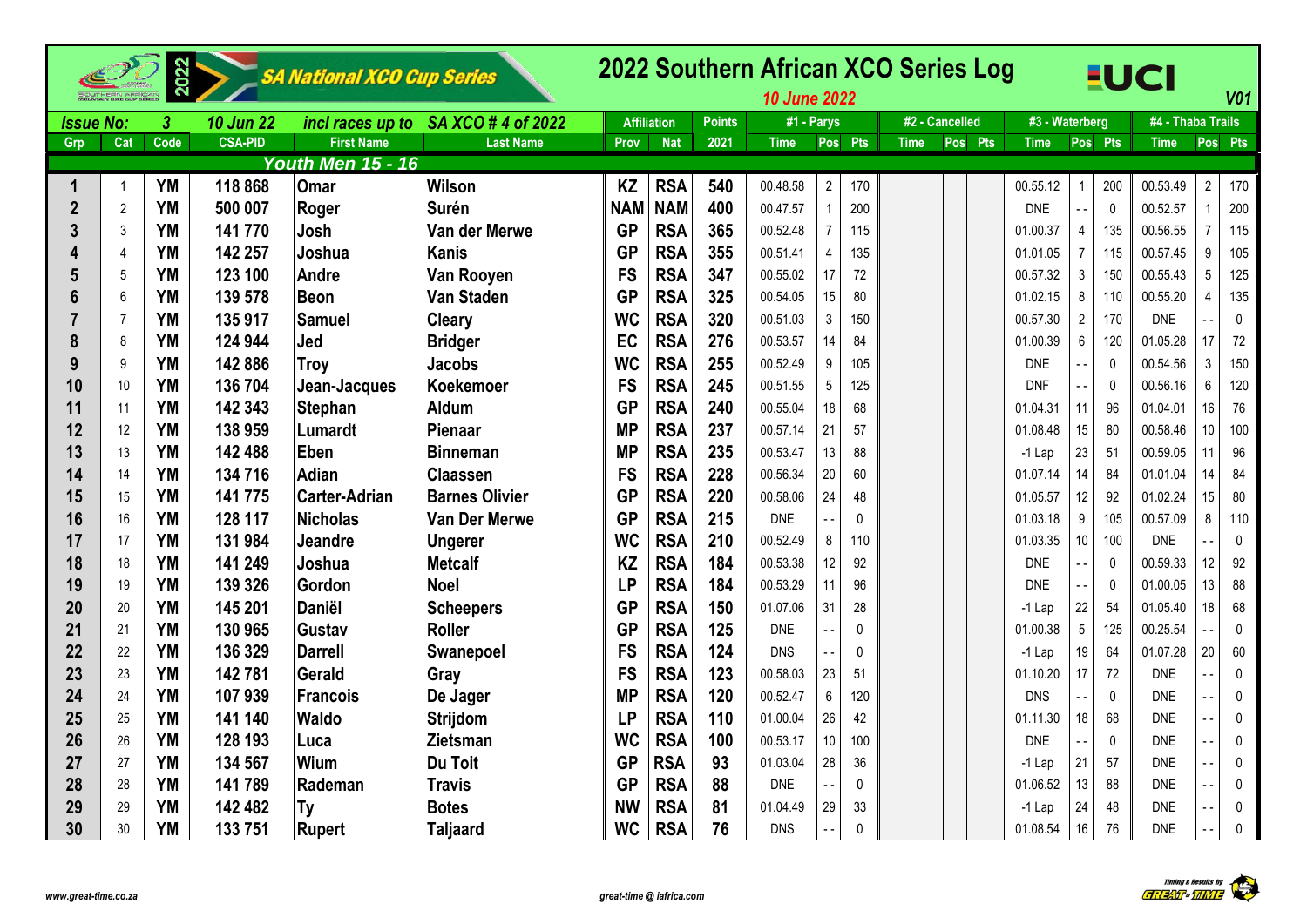|                  |                | 2022                 |                  | SA National XCO Cup Series       |                                     |            |                    |               | 2022 Southern African XCO Series Log<br><b>10 June 2022</b> |                |              |                |         |                |                |              | <b>EUCI</b>       |                | V <sub>01</sub> |
|------------------|----------------|----------------------|------------------|----------------------------------|-------------------------------------|------------|--------------------|---------------|-------------------------------------------------------------|----------------|--------------|----------------|---------|----------------|----------------|--------------|-------------------|----------------|-----------------|
| <b>Issue No:</b> |                | $\boldsymbol{\beta}$ | <b>10 Jun 22</b> |                                  | incl races up to SA XCO # 4 of 2022 |            | <b>Affiliation</b> | <b>Points</b> |                                                             | $#1 - Parys$   |              | #2 - Cancelled |         | #3 - Waterberg |                |              | #4 - Thaba Trails |                |                 |
| Grp              | Cat            | Code                 | <b>CSA-PID</b>   | <b>First Name</b>                | <b>Last Name</b>                    | Prov       | <b>Nat</b>         | 2021          | <b>Time</b>                                                 | Pos            | <b>Pts</b>   | <b>Time</b>    | Pos Pts | <b>Time</b>    |                | Pos Pts      | <b>Time</b>       | Pos            | <b>Pts</b>      |
| 31               | 31             | <b>YM</b>            | 127 907          | Jomar                            | <b>Prinsloo</b>                     | <b>FS</b>  | <b>RSA</b>         | 76            | 00.54.58                                                    | 16             | 76           |                |         | <b>DNE</b>     |                | $\mathbf 0$  | <b>DNE</b>        | $\ddotsc$      | $\mathbf 0$     |
| 32               | 32             | <b>YM</b>            | 141 098          | Tyler                            | Lang                                | <b>GP</b>  | <b>RSA</b>         | 64            | <b>DNE</b>                                                  |                | $\mathbf{0}$ |                |         | <b>DNE</b>     |                | $\mathbf{0}$ | 01.06.27          | 19             | 64              |
| 33               | 33             | <b>YM</b>            | 143731           | <b>Matthew</b>                   | Holloway                            | <b>KZ</b>  | <b>RSA</b>         | 64            | 00.56.27                                                    | 19             | 64           |                |         | <b>DNE</b>     |                | $\pmb{0}$    | <b>DNE</b>        |                | $\mathbf{0}$    |
| 34               | 34             | <b>YM</b>            | 141 538          | L-Dean                           | <b>Kruger</b>                       | <b>LP</b>  | <b>RSA</b>         | 60            | <b>DNE</b>                                                  |                | $\mathbf{0}$ |                |         | $-1$ Lap       | 20             | 60           | <b>DNE</b>        |                | $\mathbf{0}$    |
| 35               | 35             | <b>YM</b>            | 143 750          | Noah                             | <b>Odendaal</b>                     | <b>GP</b>  | <b>RSA</b>         | 54            | 00.58.02                                                    | 22             | 54           |                |         | <b>DNE</b>     |                | $\mathbf 0$  | <b>DNE</b>        |                | $\mathbf 0$     |
| 36               | 36             | YM                   | 142 405          | Jannes                           | Koekemoer                           | <b>NW</b>  | <b>RSA</b>         | 45            | 00.58.12                                                    | 25             | 45           |                |         | <b>DNE</b>     |                | $\mathbf 0$  | <b>DNE</b>        |                | 0               |
| 37               | 37             | YM                   | 142 363          | <b>Xander</b>                    | Le Roux                             | <b>NW</b>  | <b>RSA</b>         | 39            | 01.02.05                                                    | 27             | 39           |                |         | <b>DNE</b>     |                | $\mathbf 0$  | <b>DNE</b>        |                | $\mathbf{0}$    |
| 38               | 38             | <b>YM</b>            | 139 217          | Tristan                          | <b>Hudson</b>                       | <b>LP</b>  | <b>RSA</b>         | 30            | 01.05.52                                                    | 30             | 30           |                |         | <b>DNE</b>     |                | $\mathbf 0$  | <b>DNE</b>        | $\overline{a}$ | $\mathbf{0}$    |
| 39               | 39             | <b>YM</b>            | 142 661          | Hendré                           | <b>Bester</b>                       | <b>FS</b>  | <b>RSA</b>         | 26            | 01.07.41                                                    | 32             | 26           |                |         | <b>DNE</b>     |                | $\mathbf 0$  | <b>DNE</b>        |                | $\mathbf{0}$    |
| 40               | 40             | <b>YM</b>            | 144 779          | <b>Ruan Rudolph</b>              | <b>Britz</b>                        | <b>NW</b>  | <b>RSA</b>         | 24            | 01.09.37                                                    | 33             | 24           |                |         | <b>DNE</b>     |                | $\mathbf 0$  | <b>DNE</b>        |                | $\Omega$        |
| 41               | 41             | <b>YM</b>            | 143 170          | <b>Willem Johannes Nieuwoudt</b> |                                     | <b>NW</b>  | <b>RSA</b>         | 22            | 01.11.10                                                    | 34             | 22           |                |         | <b>DNE</b>     |                | $\mathbf 0$  | <b>DNE</b>        |                | $\mathbf{0}$    |
| 42               | 42             | <b>YM</b>            | 145 244          | Xander                           | Du Preez                            | <b>NW</b>  | <b>RSA</b>         | 20            | LAP                                                         | 35             | 20           |                |         | <b>DNE</b>     |                | $\mathbf 0$  | <b>DNE</b>        |                | $\mathbf 0$     |
| 43               | 43             | <b>YM</b>            | 136 192          | Beau                             | Zijlstra                            | <b>FS</b>  | <b>RSA</b>         | $\bf{0}$      | <b>DNF</b>                                                  |                | 0            |                |         | <b>DNE</b>     |                | $\mathbf 0$  | <b>DNE</b>        |                | 0               |
| 44               | 44             | <b>YM</b>            | 134 535          | <b>Samuel</b>                    | <b>McIntosh</b>                     | <b>MP</b>  | <b>RSA</b>         | 0             | <b>DNS</b>                                                  |                | $\mathbf{0}$ |                |         | <b>DNE</b>     |                | $\mathbf{0}$ | <b>DNE</b>        |                | $\mathbf{0}$    |
|                  |                |                      |                  | Junior Women 17 - 18             |                                     |            |                    |               |                                                             |                |              |                |         |                |                |              |                   |                |                 |
|                  | -1             | <b>JW</b>            | 145 184          | <b>Tyler</b>                     | <b>Jacobs</b>                       | <b>KZ</b>  | <b>RSA</b>         | 600           | 00.57.54                                                    |                | 200          |                |         | 01.04.50       |                | 200          | 00.58.19          |                | 200             |
| $\boldsymbol{2}$ | $\overline{2}$ | <b>JW</b>            | 133 358          | Lilian                           | <b>Baber</b>                        | <b>LP</b>  | <b>RSA</b>         | 465           | 01.02.18                                                    | 5              | 125          |                |         | 01.10.14       | $\overline{2}$ | 170          | 01.06.27          | $\overline{2}$ | 170             |
| 3                | 3              | <b>JW</b>            | 125 104          | <b>Madison</b>                   | <b>Mann</b>                         | EC         | <b>RSA</b>         | 445           | 01.00.39                                                    | $\overline{2}$ | 170          |                |         | 01.18.40       | $\sqrt{3}$     | 150          | 01.11.05          | 5              | 125             |
|                  | 4              | <b>JW</b>            | 124 344          | <b>Riley</b>                     | <b>Smith</b>                        | <b>KZ</b>  | <b>RSA</b>         | 435           | 01.01.37                                                    | $\mathbf{3}$   | 150          |                |         | 01.20.32       | 4              | 135          | 01.07.25          | $\sqrt{3}$     | 150             |
|                  | 5              | <b>JW</b>            | 142 388          | <b>Ansune</b>                    | <b>Fourie</b>                       | <b>NW</b>  | <b>RSA</b>         | 314           | 01.23.55                                                    | 14             | 84           |                |         | $-1$ Lap       | 8              | 110          | 00.58.20          | 6              | 120             |
|                  | 6              | <b>JW</b>            | 108 011          | <b>Anna</b>                      | <b>Marx</b>                         | <b>WC</b>  | <b>RSA</b>         | 260           | 01.02.10                                                    | $\overline{4}$ | 135          |                |         | 01.20.49       | 5              | 125          | <b>DNE</b>        |                | $\mathbf 0$     |
|                  | $\overline{7}$ | <b>JW</b>            | 126 174          | Kayleigh                         | <b>Stevenson</b>                    | <b>KZ</b>  | <b>RSA</b>         | 240           | 01.03.03                                                    | 6              | 120          |                |         | 01.22.58       | 6              | 120          | <b>DNE</b>        |                | $\mathbf 0$     |
| 8                | 8              | <b>JW</b>            | 140 814          | <b>Tarina</b>                    | <b>Naude</b>                        | <b>GP</b>  | <b>RSA</b>         | 211           | 01.13.29                                                    | 11             | 96           |                |         | <b>DNE</b>     |                | $\mathbf 0$  | 00.59.14          | $\overline{7}$ | 115             |
| 9                | 9              | <b>JW</b>            | 138 616          | Lianke                           | <b>Fourie</b>                       | <b>LP</b>  | <b>RSA</b>         | 207           | 01.15.32                                                    | 12             | 92           |                |         | $-1$ Lap       | 7              | 115          | <b>DNE</b>        |                | $\mathbf 0$     |
| 10               | 10             | <b>JW</b>            | 144 785          | Ada                              | Kahl                                | <b>GP</b>  | <b>RSA</b>         | 135           | <b>DNE</b>                                                  |                | $\mathbf{0}$ |                |         | <b>DNE</b>     | $\sim$ $\sim$  | $\mathbf 0$  | 01.08.56          | 4              | 135             |
| 11               | 11             | <b>JW</b>            | 135 356          | Anya                             | <b>Du Plessis</b>                   | <b>WC</b>  | <b>RSA</b>         | 115           | 01.04.35                                                    | $\overline{7}$ | 115          |                |         | <b>DNE</b>     |                | $\mathbf 0$  | <b>DNE</b>        |                | 0               |
| 12               | 12             | <b>JW</b>            | 132 000          | Emily                            | Van Heerden                         | <b>KZ</b>  | <b>RSA</b>         | 110           | 01.05.15                                                    | 8              | 110          |                |         | <b>DNE</b>     |                | $\mathbf{0}$ | <b>DNE</b>        |                | $\mathbf{0}$    |
| 13               | 13             | <b>JW</b>            | 119836           | Kayleigh                         | <b>Scholtz</b>                      | <b>WC</b>  | <b>RSA</b>         | 105           | 01.06.35                                                    | 9              | 105          |                |         | <b>DNE</b>     |                | $\mathbf 0$  | <b>DNE</b>        |                | 0               |
| 14               | 14             | <b>JW</b>            | 500 020          | Lotte                            | <b>Beulker</b>                      | <b>NAM</b> | <b>NAM</b>         | 100           | 01.07.53                                                    | 10             | 100          |                |         | <b>DNE</b>     |                | $\mathbf 0$  | <b>DNE</b>        |                | 0               |
| 15               | 15             | <b>JW</b>            | 142 271          | <b>Helen</b>                     | <b>Wilson</b>                       | <b>GP</b>  | <b>RSA</b>         | 88            | 01.23.19                                                    | 13             | 88           |                |         | <b>DNE</b>     |                | $\mathbf{0}$ | <b>DNE</b>        |                | $\mathbf 0$     |

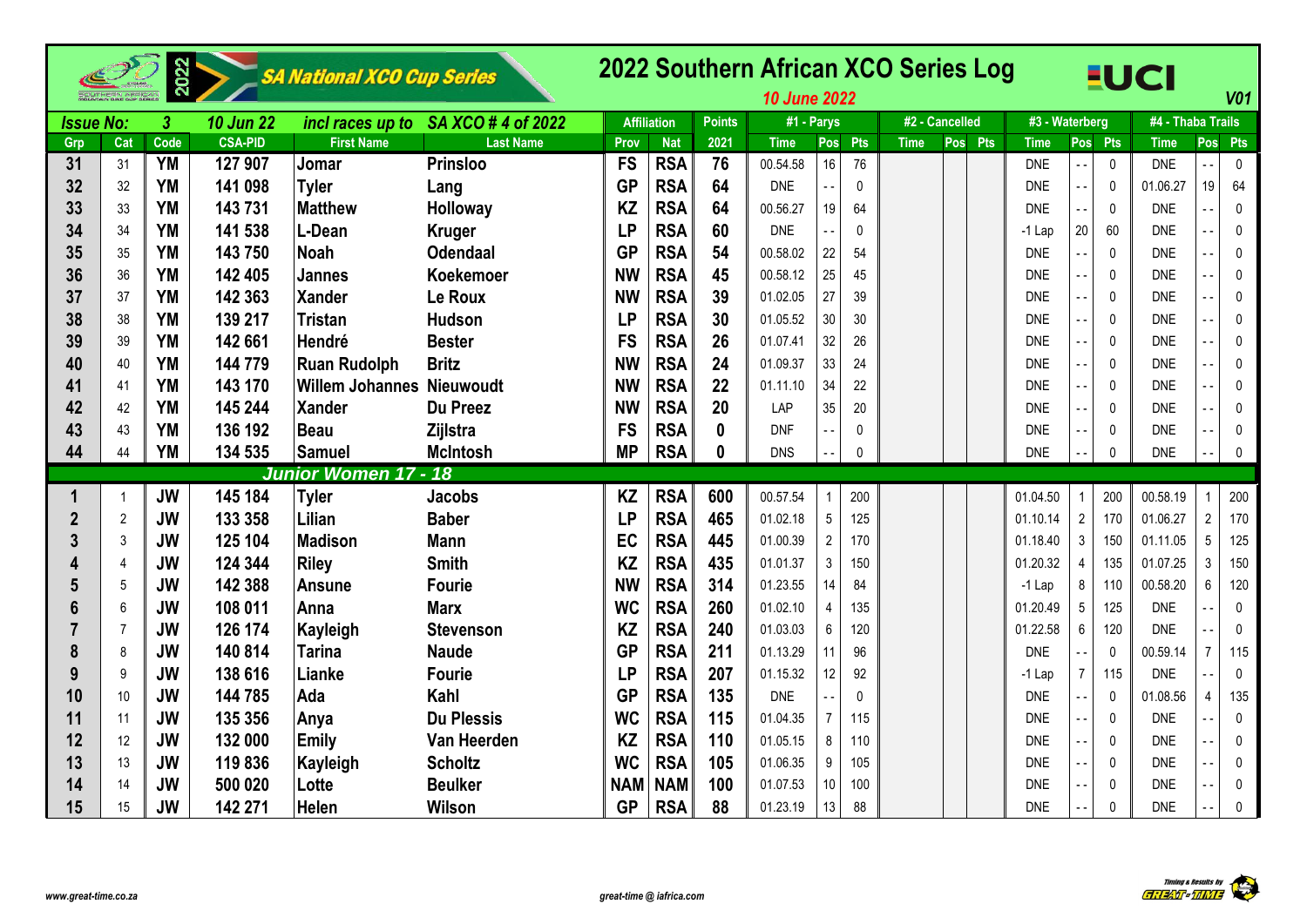|                  |                | 2022      |                  | SA National XCO Cup Series |                                    |            |                    |               | 2022 Southern African XCO Series Log<br><b>10 June 2022</b> |                 |              |                |         |                |                          |                | <b>EUCI</b>       |                | V <sub>01</sub> |
|------------------|----------------|-----------|------------------|----------------------------|------------------------------------|------------|--------------------|---------------|-------------------------------------------------------------|-----------------|--------------|----------------|---------|----------------|--------------------------|----------------|-------------------|----------------|-----------------|
| <b>Issue No:</b> |                | 3         | <b>10 Jun 22</b> |                            | incl races up to SA XCO #4 of 2022 |            | <b>Affiliation</b> | <b>Points</b> | #1 - Parys                                                  |                 |              | #2 - Cancelled |         | #3 - Waterberg |                          |                | #4 - Thaba Trails |                |                 |
| Grp              | Cat            | Code      | <b>CSA-PID</b>   | <b>First Name</b>          | <b>Last Name</b>                   | Prov       | <b>Nat</b>         | 2021          | <b>Time</b>                                                 |                 | Pos Pts      | <b>Time</b>    | Pos Pts | <b>Time</b>    |                          | Pos Pts        | <b>Time</b>       |                | Pos Pts         |
|                  |                |           |                  | <u> Junior Men 17 - 18</u> |                                    |            |                    |               |                                                             |                 |              |                |         |                |                          |                |                   |                |                 |
| 1                |                | <b>JM</b> | 139 967          | <b>Massimiliano</b>        | <b>Ambrosi</b>                     | <b>GP</b>  | <b>RSA</b>         | 470           | 01.04.19                                                    | $\mathbf{3}$    | 150          |                |         | 01.08.21       | $\overline{2}$           | 170            | 01.03.41          | $\mathbf{3}$   | 150             |
| $\overline{2}$   | $\overline{2}$ | <b>JM</b> | 132 085          | <b>Ernest</b>              | <b>Roets</b>                       | <b>NW</b>  | <b>RSA</b>         | 470           | 01.05.08                                                    | $\overline{4}$  | 135          |                |         | 01.08.12       |                          | 200            | 01.04.22          | $\overline{4}$ | 135             |
| 3                | 3              | <b>JM</b> | 500 005          | <b>Kevin</b>               | Lowe                               | <b>NAM</b> | <b>NAM</b>         | 370           | 01.02.02                                                    | $\overline{2}$  | 170          |                |         | <b>DNE</b>     |                          | $\mathbf{0}$   | 01.00.54          |                | 200             |
|                  | $\overline{4}$ | <b>JM</b> | 500 004          | <b>Daniel</b>              | Hahn                               | <b>NAM</b> | <b>NAM</b>         | 370           | 01.02.00                                                    | $\mathbf{1}$    | 200          |                |         | <b>DNE</b>     |                          | $\Omega$       | 01.03.13          | $\overline{2}$ | 170             |
| 5                | 5              | <b>JM</b> | 142 266          | Jordan                     | <b>Boshoff</b>                     | <b>GP</b>  | <b>RSA</b>         | 370           | 01.05.09                                                    | $5\phantom{.0}$ | 125          |                |         | 01.11.28       | 5                        | 125            | 01.04.27          | 6              | 120             |
|                  | 6              | <b>JM</b> | 138 278          | <b>Justin</b>              | Swanepoel                          | <b>KZ</b>  | <b>RSA</b>         | 355           | 01.09.13                                                    | 10 <sup>1</sup> | 100          |                |         | 01.09.53       | 3                        | 150            | 01.08.17          | 9              | 105             |
|                  | $\overline{7}$ | <b>JM</b> | 137 038          | <b>Phillip</b>             | <b>Naude</b>                       | <b>GP</b>  | <b>RSA</b>         | 345           | 01.08.08                                                    | 8               | 110          |                |         | 01.11.30       | 6                        | 120            | 01.07.16          | $\overline{7}$ | 115             |
| 8                | 8              | <b>JM</b> | 137 284          | Jean-Jacques               | Holtzhausen                        | <b>FS</b>  | <b>RSA</b>         | 335           | 01.05.10                                                    | $6\phantom{.}$  | 120          |                |         | 01.14.42       | $\overline{7}$           | 115            | 01.09.04          | 10             | 100             |
| 9                | 9              | <b>JM</b> | 133 020          | Ruan                       | Jansen van Vuuren                  | <b>LP</b>  | <b>RSA</b>         | 260           | <b>DNF</b>                                                  |                 | $\mathbf{0}$ |                |         | 01.10.14       | $\overline{4}$           | 135            | 01.04.26          | $\overline{5}$ | 125             |
| 10               | 10             | <b>JM</b> | 139 807          | <b>Connor</b>              | <b>Steytler</b>                    | <b>KZ</b>  | <b>RSA</b>         | 248           | 01.12.16                                                    | 16              | 76           |                |         | 01.20.14       | 13                       | 88             | 01.12.33          | 14             | 84              |
| 11               | 11             | <b>JM</b> | 135 890          | William                    | <b>Mills</b>                       | <b>GP</b>  | <b>RSA</b>         | 218           | 01.14.45                                                    | 22              | 54           |                |         | 01.17.36       | 10 <sup>°</sup>          | 100            | 01.13.11          | 19             | 64              |
| 12               | 12             | <b>JM</b> | 141 197          | <b>Blaine</b>              | <b>Kieck</b>                       | <b>GP</b>  | <b>RSA</b>         | 215           | <b>DNE</b>                                                  |                 | $\pmb{0}$    |                |         | 01.17.09       | 9                        | 105            | 01.07.57          | 8              | 110             |
| 13               | 13             | <b>JM</b> | 140 540          | Jade                       | Di-Sante                           | <b>GP</b>  | <b>RSA</b>         | 193           | 01.15.31                                                    | 24              | 48           |                |         | $-1$ Lap       | 21                       | 57             | 01.12.08          | 13             | 88              |
| 14               | 14             | <b>JM</b> | 140 919          | <b>Calem</b>               | Angus                              | <b>GP</b>  | <b>RSA</b>         | 178           | 01.19.28                                                    | 30              | 30           |                |         | 01.21.05       | 15                       | 80             | 01.13.07          | 18             | 68              |
| 15               | 15             | <b>JM</b> | 141 153          | <b>Divan</b>               | de Klerk                           | <b>GP</b>  | <b>RSA</b>         | 169           | 01.14.29                                                    | 21              | 57           |                |         | 01.25.53       | 19                       | 64             | 01.16.44          | 24             | 48              |
| 16               | 16             | <b>JM</b> | 138 625          | Lood                       | Goosen                             | <b>WC</b>  | <b>RSA</b>         | 167           | <b>DNF</b>                                                  |                 | $\Omega$     |                |         | 01.16.02       | 8                        | 110            | 01.13.30          | 21             | 57              |
| 17               | 17             | <b>JM</b> | 141 305          | <b>Robert</b>              | O'Reilly                           | <b>LP</b>  | <b>RSA</b>         | 156           | 01.14.20                                                    | 19              | 64           |                |         | 01.19.39       | 12                       | 92             | <b>DNE</b>        | $\overline{a}$ | 0               |
| 18               | 18             | <b>JM</b> | 138 800          | <b>Brent</b>               | <b>Richter</b>                     | <b>KZ</b>  | <b>RSA</b>         | 148           | 01.11.41                                                    | 15              | 80           |                |         | 01.24.31       | 18                       | 68             | <b>DNF</b>        |                | $\pmb{0}$       |
| 19               | 19             | <b>JM</b> | 143 015          | Pieter                     | Van Eeden                          | <b>GP</b>  | <b>RSA</b>         | 147           | 01.16.05                                                    | 26              | 42           |                |         | $-1$ Lap       | 22                       | 54             | 01.14.55          | 23             | 51              |
| 20               | 20             | <b>JM</b> | 139 130          | Aaron                      | Pietersen                          | <b>GP</b>  | <b>RSA</b>         | 138           | <b>DNE</b>                                                  |                 | $\mathbf{0}$ |                |         | 01.20.33       | 14                       | 84             | 01.13.44          | 22             | 54              |
| 21               | 21             | <b>JM</b> | 142 951          | <b>Ruben</b>               | <b>Gombos</b>                      | <b>GP</b>  | <b>RSA</b>         | 128           | 01.12.49                                                    | 18              | 68           |                |         | <b>DNE</b>     |                          | $\mathbf{0}$   | 01.13.23          | 20             | 60              |
| 22               | 22             | <b>JM</b> | 110 365          | Hendre                     | <b>De Villiers</b>                 | <b>WC</b>  | <b>RSA</b>         | 126           | 01.11.40                                                    | 14              | 84           |                |         | <b>DNE</b>     | . .                      | $\Omega$       | 01.01.45          | 26             | 42              |
| 23               | 23             | <b>JM</b> | 600 001          | <b>Alix</b>                | <b>Andre Gallis</b>                | <b>FRA</b> | <b>FRA</b>         | 115           | 01.06.47                                                    | $\overline{7}$  | 115          |                |         | <b>DNE</b>     | $\overline{\phantom{0}}$ | $\mathbf 0$    | <b>DNE</b>        | ۵.             | $\pmb{0}$       |
| 24               | 24             | <b>JM</b> | 133 434          | <b>Neil</b>                | <b>Mac Leod</b>                    | <b>FS</b>  | <b>RSA</b>         | 105           | 01.08.42                                                    | 9               | 105          |                |         | <b>DNE</b>     |                          | $\mathbf 0$    | <b>DNE</b>        | Ξ.             | $\mathbf 0$     |
| 25               | 25             | <b>JM</b> | 122 375          | Lourens                    | <b>Spies</b>                       | <b>GP</b>  | <b>RSA</b>         | 96            | <b>DNS</b>                                                  |                 | $\mathbf{0}$ |                |         | <b>DNE</b>     |                          | $\mathbf{0}$   | 01.10.57          | 11             | 96              |
| 26               | 26             | <b>JM</b> | 141 828          | Greg                       | Lawson                             | <b>WC</b>  | <b>RSA</b>         | 96            | 01.15.23                                                    | 23              | 51           |                |         | <b>DNE</b>     |                          | $\overline{0}$ | 01.01.06          | 25             | 45              |
| 27               | 27             | <b>JM</b> | 135 794          | Cronje                     | <b>Beukes</b>                      | <b>WC</b>  | <b>RSA</b>         | 96            | <b>DNS</b>                                                  | $\overline{a}$  | $\Omega$     |                |         | 01.17.53       | 11                       | 96             | <b>DNE</b>        | $\ddotsc$      | $\pmb{0}$       |
| 28               | 28             | <b>JM</b> | 142 852          | Jaydan                     | <b>Durandt</b>                     | <b>WC</b>  | <b>RSA</b>         | 96            | 01.09.49                                                    | 11              | 96           |                |         | <b>DNE</b>     |                          | $\mathbf 0$    | <b>DNE</b>        | $\ddotsc$      | 0               |
| 29               | 29             | <b>JM</b> | 141 132          | <b>Christoff</b>           | <b>Erasmus</b>                     | <b>LP</b>  | <b>RSA</b>         | 93            | 01.19.19                                                    | 29              | 33           |                |         | $-1$ Lap       | 20                       | 60             | <b>DNE</b>        | ۵.             | $\mathbf 0$     |
| 30               | 30             | <b>JM</b> | 142 465          | <b>Streicher</b>           | <b>Swart</b>                       | <b>WC</b>  | <b>RSA</b>         | 92            | <b>DNE</b>                                                  |                 | $\mathbf 0$  |                |         | <b>DNE</b>     |                          | $\mathbf{0}$   | 01.11.58          | 12             | 92              |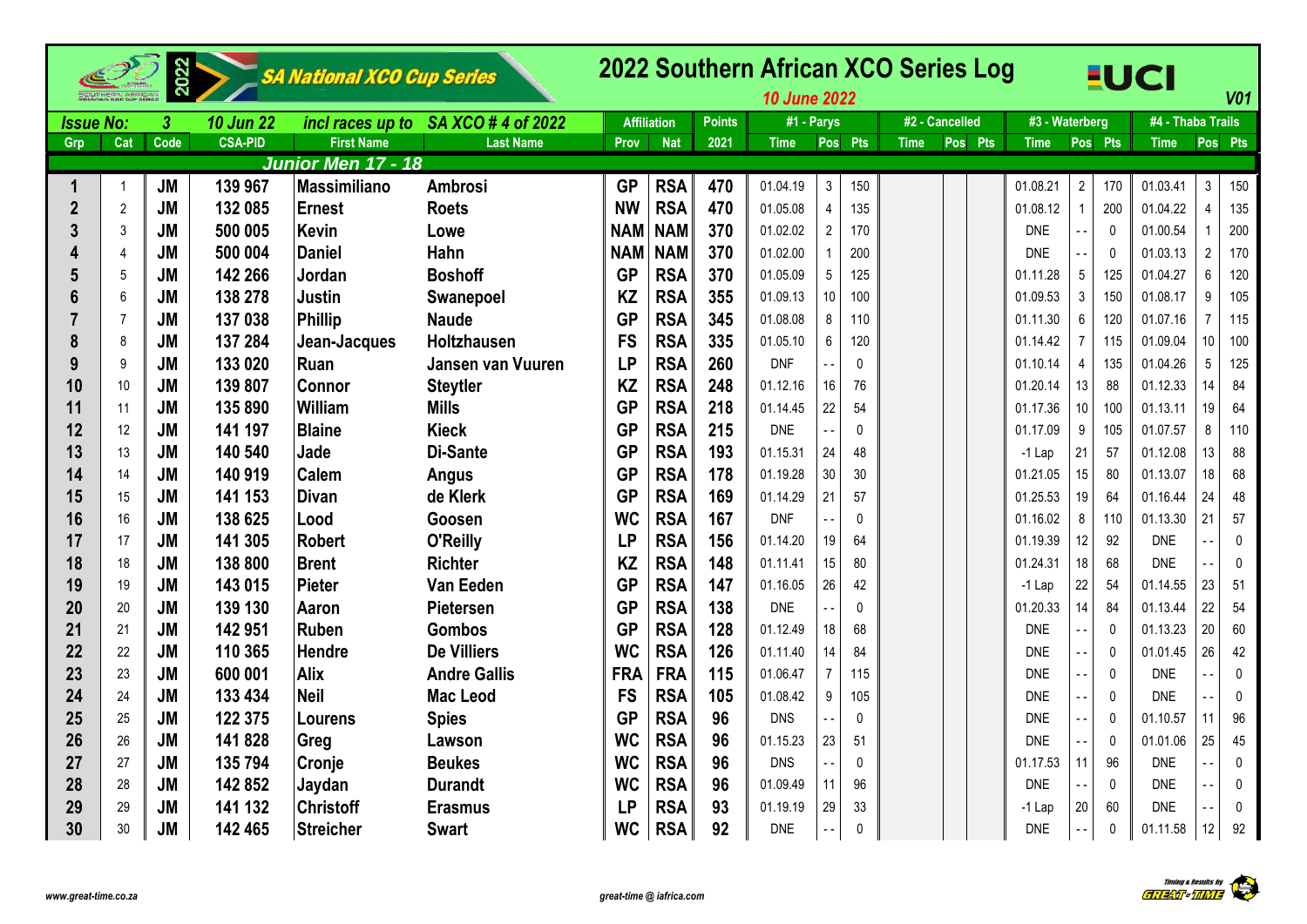|                  |                | 2022           |                  | SA National XCO Cup Series |                                     |            |                    |               | 2022 Southern African XCO Series Log<br><b>10 June 2022</b> |                |              |                |         |                |                |              | <b>EUCI</b>       |                          | <b>V01</b>   |
|------------------|----------------|----------------|------------------|----------------------------|-------------------------------------|------------|--------------------|---------------|-------------------------------------------------------------|----------------|--------------|----------------|---------|----------------|----------------|--------------|-------------------|--------------------------|--------------|
| <b>Issue No:</b> |                | $\overline{3}$ | <b>10 Jun 22</b> |                            | incl races up to SA XCO # 4 of 2022 |            | <b>Affiliation</b> | <b>Points</b> | #1 - Parys                                                  |                |              | #2 - Cancelled |         | #3 - Waterberg |                |              | #4 - Thaba Trails |                          |              |
| Grp              | Cat            | Code           | <b>CSA-PID</b>   | <b>First Name</b>          | <b>Last Name</b>                    | Prov       | <b>Nat</b>         | 2021          | <b>Time</b>                                                 | Pos            | Pts          | <b>Time</b>    | Pos Pts | <b>Time</b>    |                | Pos Pts      | <b>Time</b>       |                          | Pos Pts      |
| 31               | 31             | <b>JM</b>      | 140 945          | Kyle                       | Tolmay                              | <b>GP</b>  | <b>RSA</b>         | 92            | 01.10.15                                                    | 12             | 92           |                |         | <b>DNE</b>     |                | $\mathbf{0}$ | <b>DNE</b>        | ۵.                       | 0            |
| 32               | 32             | <b>JM</b>      | 142 177          | Louis                      | <b>Burger</b>                       | <b>FS</b>  | <b>RSA</b>         | 88            | 01.11.17                                                    | 13             | 88           |                |         | <b>DNE</b>     |                | $\mathbf{0}$ | <b>DNE</b>        | $\ddot{\phantom{1}}$     | $\mathbf 0$  |
| 33               | 33             | <b>JM</b>      | 136 306          | Luan                       | Snyman                              | <b>LP</b>  | <b>RSA</b>         | 80            | <b>DNE</b>                                                  |                | $\Omega$     |                |         | <b>DNE</b>     |                | $\Omega$     | 01.12.34          | 15                       | 80           |
| 34               | 34             | <b>JM</b>      | 141 424          | <b>Rion</b>                | Le Grange                           | <b>GP</b>  | <b>RSA</b>         | 76            | <b>DNE</b>                                                  |                | $\Omega$     |                |         | 01.21.50       | 16             | 76           | <b>DNE</b>        | $\ddotsc$                | 0            |
| 35               | 35             | <b>JM</b>      | 139 926          | <b>Nika</b>                | <b>Duffin</b>                       | <b>GP</b>  | <b>RSA</b>         | 72            | <b>DNE</b>                                                  |                | $\mathbf{0}$ |                |         | 01.23.00       | 17             | 72           | <b>DNE</b>        |                          | $\mathbf 0$  |
| 36               | 36             | <b>JM</b>      | 500 016          | <b>Adrian</b>              | <b>Key</b>                          | <b>NAM</b> | <b>NAM</b>         | 72            | 01.12.18                                                    | 17             | 72           |                |         | <b>DNE</b>     |                | $\mathbf 0$  | <b>DNE</b>        | ۵.                       | $\mathbf 0$  |
| 37               | 37             | <b>JM</b>      | 142 312          | <b>Steffin</b>             | De Jager                            | <b>GP</b>  | <b>RSA</b>         | 68            | LAP                                                         | 35             | 20           |                |         | $-1$ Lap       | 24             | 48           | <b>DNE</b>        | $\sim$ $\sim$            | 0            |
| 38               | 38             | <b>JM</b>      | 141 800          | <b>Divan</b>               | <b>Terblanche</b>                   | <b>WC</b>  | <b>RSA</b>         | 60            | 01.14.21                                                    | 20             | 60           |                |         | <b>DNE</b>     |                | $\pmb{0}$    | <b>DNE</b>        | $\overline{\phantom{a}}$ | $\pmb{0}$    |
| 39               | 39             | <b>JM</b>      | 139 094          | Herman                     | <b>Brand</b>                        | <b>GP</b>  | <b>RSA</b>         | 57            | LAP                                                         | 36             | 18           |                |         | <b>DNE</b>     | $\overline{a}$ | 0            | 01.02.41          | 27                       | 39           |
| 40               | 40             | <b>JM</b>      | 142 253          | André                      | Steenekamp                          | <b>GP</b>  | <b>RSA</b>         | 52            | LAP                                                         | 37             | 16           |                |         | <b>DNE</b>     |                | 0            | 01.08.07          | 28                       | 36           |
| 41               | 41             | <b>JM</b>      | 141 048          | André                      | <b>Van Deventer</b>                 | <b>LP</b>  | <b>RSA</b>         | 51            | <b>DNE</b>                                                  |                | $\mathbf 0$  |                |         | -1 Lap         | 23             | 51           | <b>DNE</b>        | $\overline{a}$           | $\pmb{0}$    |
| 42               | 42             | <b>JM</b>      | 140 918          | <b>Thomas-Ross</b>         | <b>Patterson</b>                    | <b>NC</b>  | <b>RSA</b>         | 45            | 01.15.51                                                    | 25             | 45           |                |         | <b>DNE</b>     |                | $\mathbf 0$  | <b>DNE</b>        | ۵.                       | 0            |
| 43               | 43             | <b>JM</b>      | 114 367          | Gustav                     | Venter                              | <b>NW</b>  | <b>RSA</b>         | 39            | 01.17.24                                                    | 27             | 39           |                |         | <b>DNE</b>     |                | 0            | <b>DNE</b>        | Ξ.                       | $\mathbf 0$  |
| 44               | 44             | <b>JM</b>      | 140 739          | Wyatt                      | <b>Botes</b>                        | <b>NW</b>  | <b>RSA</b>         | 36            | 01.19.00                                                    | 28             | 36           |                |         | <b>DNF</b>     |                | 0            | <b>DNE</b>        | Ξ.                       | $\mathbf{0}$ |
| 45               | 45             | <b>JM</b>      | 141 804          | Juan                       | Holtzhausen                         | <b>GP</b>  | <b>RSA</b>         | 28            | 01.21.04                                                    | 31             | 28           |                |         | <b>DNE</b>     |                | $\mathbf 0$  | <b>DNE</b>        | $\ddotsc$                | $\mathbf 0$  |
| 46               | 46             | <b>JM</b>      | 127 943          | Johann                     | <b>Visser</b>                       | <b>FS</b>  | <b>RSA</b>         | 26            | 01.21.47                                                    | 32             | 26           |                |         | <b>DNE</b>     |                | $\mathbf 0$  | <b>DNE</b>        | ۵.                       | $\mathbf 0$  |
| 47               | 47             | <b>JM</b>      | 137 092          | <b>Tyrone</b>              | <b>Anders</b>                       | <b>LP</b>  | <b>RSA</b>         | 24            | LAP                                                         | 33             | 24           |                |         | <b>DNE</b>     |                | $\mathbf 0$  | <b>DNE</b>        | ۵.                       | 0            |
| 48               | 48             | <b>JM</b>      | 138 953          | <b>Ruben</b>               | <b>Van Tonder</b>                   | <b>LP</b>  | <b>RSA</b>         | 22            | LAP                                                         | 34             | 22           |                |         | <b>DNE</b>     |                | $\mathbf 0$  | <b>DNE</b>        | $\sim$                   | $\pmb{0}$    |
| 49               | 49             | <b>JM</b>      | 144 072          | <b>Divan</b>               | Van Straaten                        | <b>GP</b>  | <b>RSA</b>         | $\mathbf{0}$  | <b>DNF</b>                                                  | $\sim$ $\sim$  | $\Omega$     |                |         | <b>DNE</b>     |                | $\mathbf 0$  | <b>DNE</b>        | $\overline{a}$           | $\pmb{0}$    |
| 50               | 50             | <b>JM</b>      | 139 525          | <b>Matthew</b>             | Frattaroli                          | <b>GP</b>  | <b>RSA</b>         | $\bf{0}$      | <b>DNF</b>                                                  | $\sim$ $\sim$  | $\Omega$     |                |         | <b>DNE</b>     |                | $\mathbf 0$  | <b>DNE</b>        | ۵.                       | $\pmb{0}$    |
| 51               | 51             | <b>JM</b>      | 136 508          | <b>Ruben</b>               | <b>Van Ree</b>                      | <b>LP</b>  | <b>RSA</b>         | $\mathbf{0}$  | <b>DNF</b>                                                  |                | $\Omega$     |                |         | <b>DNE</b>     |                | 0            | <b>DNE</b>        | $\sim$ $\sim$            | 0            |
| 52               | 52             | <b>JM</b>      | 142 242          | Zuan                       | Jacobs                              | <b>GP</b>  | <b>RSA</b>         | 0             | <b>DNS</b>                                                  |                | $\mathbf 0$  |                |         | <b>DNE</b>     |                | $\mathbf{0}$ | <b>DNE</b>        | $\overline{a}$           | 0            |
|                  |                |                |                  | Elite Women 19+            |                                     |            |                    |               |                                                             |                |              |                |         |                |                |              |                   |                          |              |
|                  |                | EW             | 16 676           | <b>Mariske</b>             | <b>Strauss</b>                      | <b>WC</b>  | <b>RSA</b>         | 370           | 01.31.28                                                    | $\overline{2}$ | 170          |                |         | 01.33.23       |                | 200          | <b>DNE</b>        |                          | $\mathbf 0$  |
| $\overline{2}$   | $\overline{2}$ | EW             | 8 2 3 0          | <b>Candice</b>             | Lill                                | <b>WC</b>  | <b>RSA</b>         | 370           | 01.25.29                                                    | $\mathbf{1}$   | 200          |                |         | 01.37.28       | $\overline{2}$ | 170          | <b>DNE</b>        | $\overline{\phantom{a}}$ | 0            |
| 3                | 3              | EW             | 139 931          | <b>Eliz-Mari</b>           | <b>Pretorius</b>                    | <b>LP</b>  | <b>RSA</b>         | 351           | LAP                                                         | 11             | 96           |                |         | $-1$ Lap       | 4              | 135          | 02.01.11          | $6\phantom{a}$           | 120          |
|                  | $\overline{4}$ | EW             | 67 441           | Janice                     | Venter                              | <b>WC</b>  | <b>RSA</b>         | 335           | 01.39.22                                                    | $\overline{4}$ | 135          |                |         | <b>DNE</b>     |                | $\mathbf{0}$ | 01.39.34          | $\overline{1}$           | 200          |
|                  | 5              | EW             | 104 850          | Kathleen                   | <b>Baker</b>                        | <b>GP</b>  | <b>RSA</b>         | 319           | LAP                                                         | 14             | 84           |                |         | -2 Laps        | 6              | 120          | 01.41.16          | $\overline{7}$           | 115          |
|                  | 6              | EW             | 141 419          | <b>Cailin</b>              | <b>Fourie</b>                       | <b>GP</b>  | <b>RSA</b>         | 308           | LAP                                                         | 13             | 88           |                |         | -2 Laps        | $\overline{7}$ | 115          | 01.55.59          | 9                        | 105          |
| 7                | $\overline{7}$ | EW             | 95 137           | Rimari                     | <b>Sutton</b>                       | <b>GP</b>  | <b>RSA</b>         | 285           | 01.42.41                                                    | $\overline{7}$ | 115          |                |         | <b>DNE</b>     |                | $\Omega$     | 01.41.40          | $\overline{2}$           | 170          |
| 8                | 8              | EW             | 500 013          | Monique                    | <b>Du Plessis</b>                   | <b>NAM</b> | <b>NAM</b>         | 245           | 01.43.34                                                    | 8              | 110          |                |         | <b>DNE</b>     |                | $\Omega$     | 01.46.03          | $\overline{4}$           | 135          |

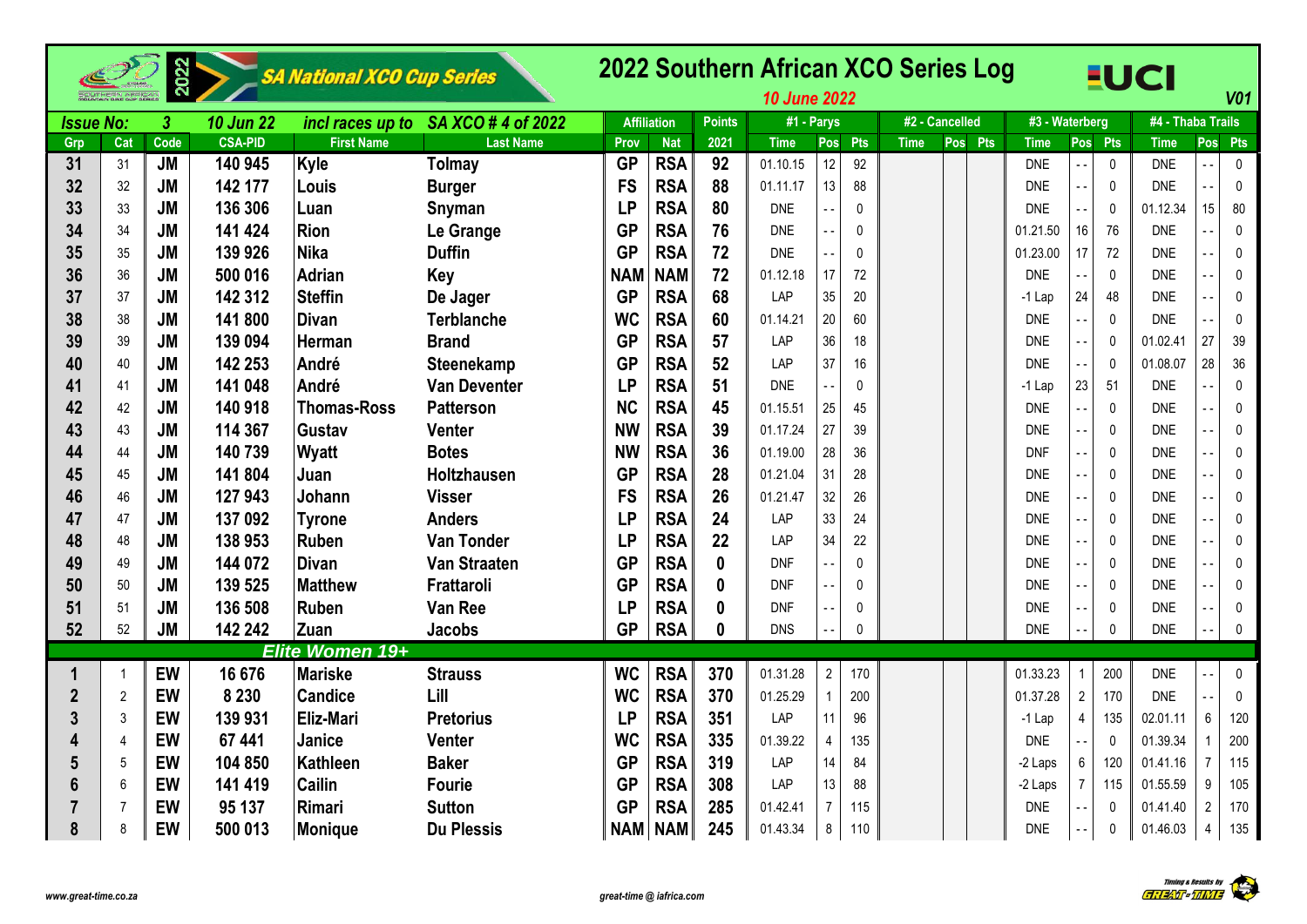|                  |                |                      |                  | SA National XCO Cup Series |                    |            |                    |               | 2022 Southern African XCO Series Log<br><b>10 June 2022</b> |                 |              |                |         |                |                |              | <b>EUCI</b>       |                | V <sub>01</sub> |
|------------------|----------------|----------------------|------------------|----------------------------|--------------------|------------|--------------------|---------------|-------------------------------------------------------------|-----------------|--------------|----------------|---------|----------------|----------------|--------------|-------------------|----------------|-----------------|
| <b>Issue No:</b> |                | $\boldsymbol{\beta}$ | <b>10 Jun 22</b> | incl races up to           | SA XCO # 4 of 2022 |            | <b>Affiliation</b> | <b>Points</b> | #1 - Parys                                                  |                 |              | #2 - Cancelled |         | #3 - Waterberg |                |              | #4 - Thaba Trails |                |                 |
| Grp              | Cat            | Code                 | <b>CSA-PID</b>   | <b>First Name</b>          | <b>Last Name</b>   | Prov       | <b>Nat</b>         | 2021          | <b>Time</b>                                                 | Pos             | Pts          | <b>Time</b>    | Pos Pts | <b>Time</b>    |                | Pos Pts      | <b>Time</b>       | Pos            | Pts             |
| 9                | 9              | EW                   | 113848           | Monique                    | <b>Swart</b>       | <b>MP</b>  | <b>RSA</b>         | 220           | <b>DNE</b>                                                  |                 | $\mathbf{0}$ |                |         | -3 Laps        | 8              | 110          | 01.43.50          | 8              | 110             |
| 10               | 10             | EW                   | 141 757          | Karlise                    | <b>Scheepers</b>   | <b>GP</b>  | <b>RSA</b>         | 217           | LAP                                                         | 12              | 92           |                |         | <b>DNF</b>     |                | $\mathbf{0}$ | 01.48.52          | 5              | 125             |
| 11               | 11             | EW                   | 144 377          | <b>Anneke</b>              | Van der Walt       | <b>GP</b>  | <b>RSA</b>         | 205           | LAP                                                         | 15              | 80           |                |         | -2 Laps        | 5              | 125          | <b>DNE</b>        |                | $\mathbf 0$     |
| 12               | 12             | EW                   | 131 369          | Lehane                     | <b>Oosthuizen</b>  | <b>WC</b>  | <b>RSA</b>         | 150           | <b>DNE</b>                                                  |                 | 0            |                |         | <b>DNE</b>     |                | $\pmb{0}$    | 01.45.30          | 3              | 150             |
| 13               | 13             | EW                   | 138 389          | Karla                      | <b>Stumpf</b>      | <b>WC</b>  | <b>RSA</b>         | 150           | <b>DNE</b>                                                  |                 | $\mathbf{0}$ |                |         | 01.52.10       | $\sqrt{3}$     | 150          | <b>DNE</b>        |                | $\mathbf 0$     |
| 14               | 14             | EW                   | 104 632          | <b>Danielle</b>            | <b>Strydom</b>     | <b>NW</b>  | <b>RSA</b>         | 150           | 01.34.12                                                    | 3               | 150          |                |         | <b>DNE</b>     |                | $\pmb{0}$    | <b>DNE</b>        |                | $\mathbf{0}$    |
| 15               | 15             | EW                   | 134 595          | Andrea                     | <b>Schöfmann</b>   | <b>WC</b>  | <b>RSA</b>         | 125           | 01.39.52                                                    | $5\phantom{.0}$ | 125          |                |         | <b>DNE</b>     |                | $\mathbf 0$  | <b>DNE</b>        |                | $\mathbf{0}$    |
| 16               | 16             | EW                   | 141 677          | <b>Marzelle</b>            | Van der Merwe      | <b>WC</b>  | <b>RSA</b>         | 120           | 01.39.55                                                    | 6               | 120          |                |         | <b>DNS</b>     |                | $\mathbf 0$  | <b>DNE</b>        |                | $\mathbf{0}$    |
| 17               | 17             | EW                   | 500 019          | <b>Courtney</b>            | Liebenberg         | <b>NAM</b> | <b>NAM</b>         | 105           | 01.43.39                                                    | 9               | 105          |                |         | <b>DNE</b>     |                | $\pmb{0}$    | <b>DNE</b>        |                | 0               |
| 18               | 18             | EW                   | 125 090          | Jone                       | <b>Van Eeden</b>   | <b>NW</b>  | <b>RSA</b>         | 100           | 01.45.02                                                    | 10 <sup>1</sup> | 100          |                |         | <b>DNE</b>     |                | $\pmb{0}$    | <b>DNE</b>        |                | 0               |
| 19               | 19             | EW                   | 137845           | Michaela                   | Laidlaw            | <b>GP</b>  | <b>RSA</b>         | $\mathbf{0}$  | <b>DNS</b>                                                  |                 | $\mathbf 0$  |                |         | <b>DNE</b>     |                | $\mathbf{0}$ | <b>DNE</b>        | - -            | $\mathbf{0}$    |
|                  |                |                      |                  | Elite Men 19+              |                    |            |                    |               |                                                             |                 |              |                |         |                |                |              |                   |                |                 |
| 1                | $\overline{1}$ | <b>EM</b>            | 6 0 5 5          | Philip                     | <b>Buys</b>        | <b>GP</b>  | <b>RSA</b>         | 570           | 01.29.07                                                    | $\overline{2}$  | 170          |                |         | 01.29.13       |                | 200          | 01.25.24          |                | 200             |
| $\mathbf{2}$     | $\overline{2}$ | <b>EM</b>            | 4 9 0 1          | Arno                       | Du Toit            | <b>WC</b>  | <b>RSA</b>         | 520           | 01.29.06                                                    | $\mathbf{1}$    | 200          |                |         | 01.32.18       | 3              | 150          | 01.27.00          | $\overline{2}$ | 170             |
|                  | 3              | <b>EM</b>            | 89 447           | Luke                       | <b>Moir</b>        | <b>WC</b>  | <b>RSA</b>         | 375           | 01.30.57                                                    | $\overline{5}$  | 125          |                |         | 01.36.28       | $\overline{7}$ | 115          | 01.27.55          | $\overline{4}$ | 135             |
|                  | $\overline{4}$ | <b>EM</b>            | 85 571           | Wessel                     | <b>Botha</b>       | <b>GP</b>  | <b>RSA</b>         | 370           | 01.31.02                                                    | 6               | 120          |                |         | 01.37.15       | 10             | 100          | 01.27.32          | 3              | 150             |
| 5                | 5              | <b>EM</b>            | 131 159          | Daniel                     | Van der Watt       | <b>KZ</b>  | <b>RSA</b>         | 309           | 01.36.00                                                    | 14              | 84           |                |         | 01.36.01       | 6              | 120          | 01.31.26          | 9              | 105             |
|                  | 6              | <b>EM</b>            | 141 756          | Jaedon                     | <b>Terlouw</b>     | <b>GP</b>  | <b>RSA</b>         | 307           | 01.33.27                                                    | 10              | 100          |                |         | 01.37.47       | 12             | 92           | 01.30.42          | 7              | 115             |
|                  | $\overline{7}$ | <b>EM</b>            | 141 988          | Johan                      | <b>De Villiers</b> | <b>FS</b>  | <b>RSA</b>         | 281           | 01.32.39                                                    | 9               | 105          |                |         | 01.38.02       | 13             | 88           | 01.34.01          | 13             | 88              |
| 8                | 8              | <b>EM</b>            | 126 173          | Johan                      | Van Zyl            | <b>WC</b>  | <b>RSA</b>         | 266           | 01.33.59                                                    | 11              | 96           |                |         | 01.31.27       | $\overline{2}$ | 170          | <b>DNE</b>        |                | $\mathbf 0$     |
| 9                | 9              | <b>EM</b>            | 10 015 568 177   | <b>Cameron</b>             | Wright             | <b>AUS</b> | <b>AUS</b>         | 250           | <b>DNE</b>                                                  |                 | $\mathbf{0}$ |                |         | 01.34.19       | 5              | 125          | 01.27.58          | 5              | 125             |
| 10               | 10             | <b>EM</b>            | 90 519           | Keagan                     | <b>Bontekoning</b> | <b>WC</b>  | <b>RSA</b>         | 245           | <b>DNE</b>                                                  |                 | 0            |                |         | 01.32.46       | 4              | 135          | 01.30.58          | 8              | 110             |
| 11               | 11             | <b>EM</b>            | 137983           | Unathi                     | <b>Nxumalo</b>     | <b>KZ</b>  | <b>RSA</b>         | 228           | 01.40.32                                                    | 20              | 60           |                |         | 01.40.28       | 14             | 84           | 01.34.22          | 14             | 84              |
| 12               | 12             | <b>EM</b>            | 110 458          | <b>Luca</b>                | <b>Ruwiel</b>      | <b>WC</b>  | <b>RSA</b>         | 219           | 01.43.39                                                    | 27              | 39           |                |         | 01.41.09       | 15             | 80           | 01.32.04          | 10             | 100             |
| 13               | 13             | <b>EM</b>            | 2033             | Jan                        | Withaar            | <b>GP</b>  | <b>RSA</b>         | 202           | 01.34.17                                                    | 12              | 92           |                |         | 01.37.06       | 8              | 110          | <b>DNE</b>        |                | $\mathbf 0$     |
| 14               | 14             | <b>EM</b>            | 135 790          | Michael                    | <b>Foster</b>      | <b>KZ</b>  | <b>RSA</b>         | 200           | 01.36.14                                                    | 15              | 80           |                |         | <b>DNS</b>     |                | $\mathbf{0}$ | 01.28.23          | 6              | 120             |
| 15               | 15             | <b>EM</b>            | 142 209          | Matthew                    | <b>Scott</b>       | <b>KZ</b>  | <b>RSA</b>         | 190           | LAP                                                         | 36              | 18           |                |         | 01.41.49       | 16             | 76           | 01.33.25          | 11             | 96              |
| 16               | 16             | <b>EM</b>            | 137 103          | Jean                       | <b>Du Plessis</b>  | <b>MP</b>  | <b>RSA</b>         | 180           | 01.44.34                                                    | 28              | 36           |                |         | 01.43.53       | 18             | 68           | 01.35.25          | 16             | 76              |
| 17               | 17             | <b>EM</b>            | 130 617          | <b>Matteo</b>              | <b>Damilano</b>    | <b>GP</b>  | <b>RSA</b>         | 176           | 01.43.02                                                    | 24              | 48           |                |         | $-1$ Lap       | 20             | 60           | 01.25.39          | 18             | 68              |
| 18               | 18             | <b>EM</b>            | 140 328          | Ethan                      | <b>Alford</b>      | <b>GP</b>  | <b>RSA</b>         | 156           | LAP                                                         | 30              | 30           |                |         | -2 Laps        | 22             | 54           | 01.39.17          | 17             | 72              |
| 19               | 19             | <b>EM</b>            | 99 277           | <b>Matthew</b>             | <b>Beers</b>       | <b>WC</b>  | <b>RSA</b>         | 150           | 01.29.08                                                    | $\mathbf{3}$    | 150          |                |         | <b>DNE</b>     |                | $\pmb{0}$    | <b>DNE</b>        |                | 0               |

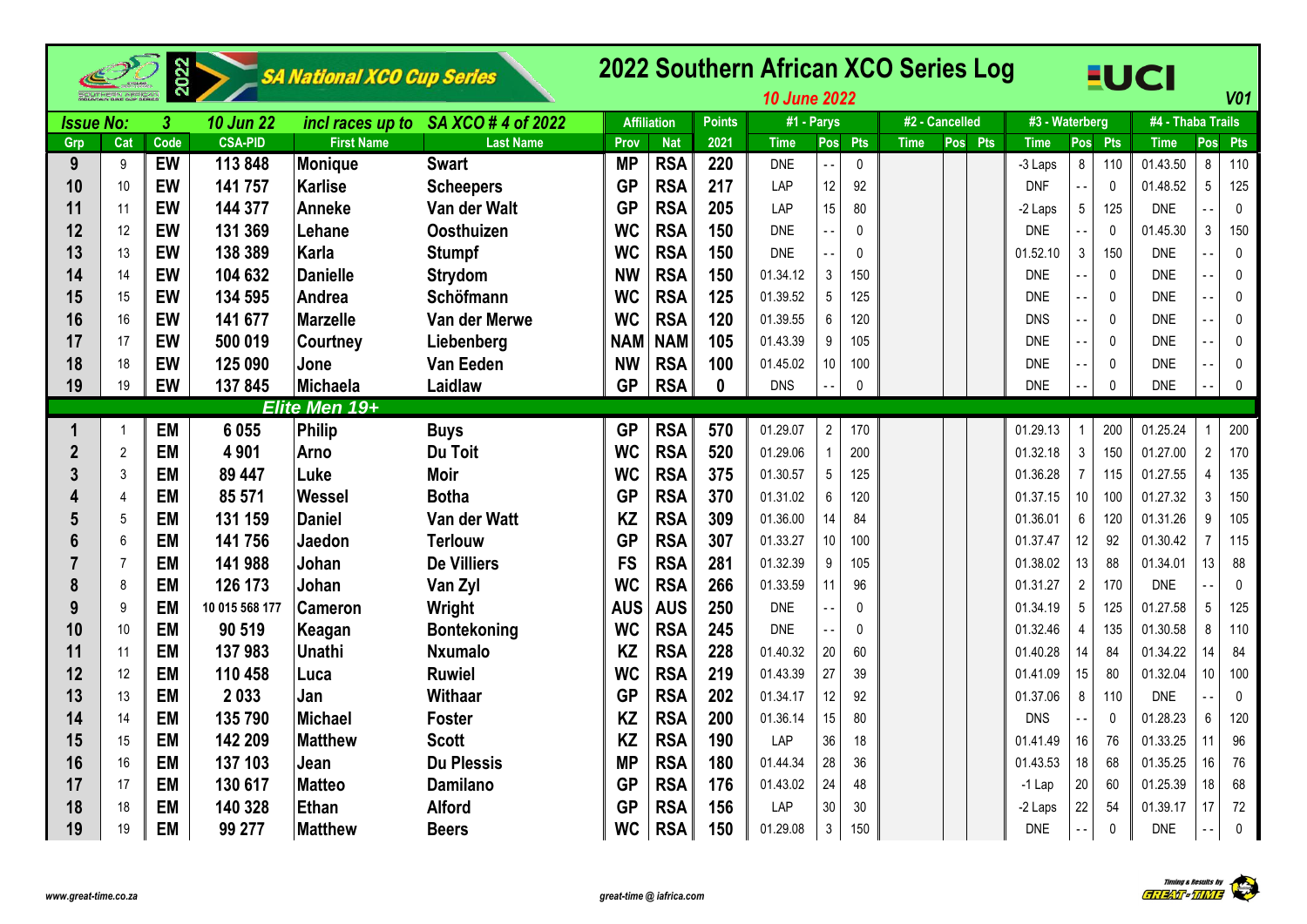|                  |                |                |                  | SA National XCO Cup Series |                    |            |                    |               | 2022 Southern African XCO Series Log<br><b>10 June 2022</b> |                |              |             |                |                |                          |              | <b>EUCI</b>       |                            | V <sub>01</sub> |
|------------------|----------------|----------------|------------------|----------------------------|--------------------|------------|--------------------|---------------|-------------------------------------------------------------|----------------|--------------|-------------|----------------|----------------|--------------------------|--------------|-------------------|----------------------------|-----------------|
| <b>Issue No:</b> |                | $\overline{3}$ | <b>10 Jun 22</b> | incl races up to           | SA XCO # 4 of 2022 |            | <b>Affiliation</b> | <b>Points</b> | #1 - Parys                                                  |                |              |             | #2 - Cancelled | #3 - Waterberg |                          |              | #4 - Thaba Trails |                            |                 |
| Grp              | Cat            | Code           | <b>CSA-PID</b>   | <b>First Name</b>          | <b>Last Name</b>   | Prov       | <b>Nat</b>         | 2021          | <b>Time</b>                                                 | Pos            | Pts          | <b>Time</b> | Pos Pts        | <b>Time</b>    |                          | Pos Pts      | <b>Time</b>       | Posl                       | Pts             |
| 20               | 20             | <b>EM</b>      | 125 771          | <b>Thomas Luc</b>          | <b>Hudson</b>      | <b>WC</b>  | <b>RSA</b>         | 148           | 01.38.41                                                    | 18             | 68           |             |                | <b>DNE</b>     |                          | $\mathbf{0}$ | 01.34.48          | 15                         | 80              |
| 21               | 21             | <b>EM</b>      | 500 001          | <b>Alex</b>                | <b>Miller</b>      | <b>NAM</b> | <b>NAM</b>         | 135           | 01.30.35                                                    | $\overline{4}$ | 135          |             |                | <b>DNE</b>     |                          | $\mathbf 0$  | <b>DNE</b>        |                            | $\pmb{0}$       |
| 22               | 22             | <b>EM</b>      | 133 043          | Herman                     | <b>Fourie</b>      | <b>WC</b>  | <b>RSA</b>         | 121           | 01.42.32                                                    | 21             | 57           |             |                | -1 Lap         | 19                       | 64           | <b>DNE</b>        |                            | $\mathbf{0}$    |
| 23               | 23             | <b>EM</b>      | 202 475          | <b>Joris</b>               | Ryf                | <b>SUI</b> | <b>SUI</b>         | 115           | 01.31.48                                                    | $\overline{7}$ | 115          |             |                | <b>DNE</b>     | $-$                      | $\mathbf{0}$ | <b>DNE</b>        |                            | 0               |
| 24               | 24             | <b>EM</b>      | 100 354          | Tristan                    | <b>Nortje</b>      | <b>WC</b>  | <b>RSA</b>         | 110           | 01.32.31                                                    | 8              | 110          |             |                | <b>DNE</b>     | $-$                      | $\mathbf 0$  | <b>DNE</b>        | $\overline{a}$             | 0               |
| 25               | 25             | <b>EM</b>      | 83 119           | <b>Stuart</b>              | <b>Marais</b>      | KZ         | <b>RSA</b>         | 105           | <b>DNE</b>                                                  |                | $\pmb{0}$    |             |                | 01.37.09       | 9                        | 105          | <b>DNE</b>        |                            | 0               |
| 26               | 26             | <b>EM</b>      | 138 252          | Kai                        | <b>Von During</b>  | <b>WC</b>  | <b>RSA</b>         | 96            | <b>DNE</b>                                                  |                | $\pmb{0}$    |             |                | 01.37.30       | 11                       | 96           | <b>DNE</b>        |                            | $\mathbf{0}$    |
|                  | $\overline{1}$ | <b>UM</b>      | 93 753           | <b>Daniel</b>              | Van Der Walt       | <b>WC</b>  | <b>RSA</b>         | 92            | <b>DNE</b>                                                  |                | $\mathbf{0}$ |             |                | <b>DNE</b>     |                          | $\mathbf{0}$ | 01.33.54          | 12                         | 92              |
| 27               | 27             | <b>EM</b>      | 500 003          | Hugo                       | Hahn               | <b>NAM</b> | <b>NAM</b>         | 88            | 01.35.04                                                    | 13             | 88           |             |                | <b>DNE</b>     | $\ddotsc$                | $\mathbf{0}$ | <b>DNE</b>        |                            | 0               |
| 28               | 28             | <b>EM</b>      | 107 683          | Pieter                     | Du Toit            | <b>NW</b>  | <b>RSA</b>         | 76            | 01.36.55                                                    | 16             | 76           |             |                | <b>DNE</b>     | $\overline{\phantom{a}}$ | $\mathbf 0$  | <b>DNE</b>        |                            | 0               |
| 29               | 29             | <b>EM</b>      | 141 758          | Ignatius                   | <b>Du Preez</b>    | <b>GP</b>  | <b>RSA</b>         | 72            | <b>DNE</b>                                                  |                | 0            |             |                | 01.43.48       | 17                       | 72           | <b>DNE</b>        |                            | 0               |
| 30               | 30             | <b>EM</b>      | 138 596          | Gunther                    | <b>Katzke</b>      | <b>WC</b>  | <b>RSA</b>         | 72            | 01.37.43                                                    | 17             | 72           |             |                | <b>DNF</b>     |                          | $\mathbf 0$  | <b>DNE</b>        |                            | 0               |
| 31               | 31             | <b>EM</b>      | RC044732         | Tumelo                     | <b>Makae</b>       | <b>LES</b> | <b>LES</b>         | 64            | 01.39.09                                                    | 19             | 64           |             |                | <b>DNE</b>     |                          | $\mathbf{0}$ | <b>DNE</b>        |                            | 0               |
| $\overline{2}$   | $\overline{2}$ | <b>UM</b>      | 141 842          | Aaron                      | <b>Stadler</b>     | <b>GP</b>  | <b>RSA</b>         | 60            | <b>DNE</b>                                                  |                | 0            |             |                | <b>DNE</b>     | $ -$                     | $\mathbf{0}$ | 01.40.37          | 20                         | 60              |
| 3                | 3              | <b>UM</b>      | 141 345          | Reynard                    | <b>Vorster</b>     | <b>GP</b>  | <b>RSA</b>         | 57            | <b>DNE</b>                                                  |                | 0            |             |                | <b>DNE</b>     | $\overline{\phantom{a}}$ | $\mathbf{0}$ | 01.41.47          | 21                         | 57              |
| 32               | 32             | <b>EM</b>      | 144 893          | Komborero                  | <b>Bere</b>        | <b>LP</b>  | <b>RSA</b>         | 57            | <b>DNE</b>                                                  |                | $\mathbf 0$  |             |                | $-1$ Lap       | 21                       | 57           | <b>DNE</b>        |                            | $\pmb{0}$       |
| 33               | 33             | <b>EM</b>      | 500 012          | Bergran                    | Jensen             | <b>NAM</b> | <b>NAM</b>         | 54            | 01.42.54                                                    | 22             | 54           |             |                | <b>DNE</b>     |                          | $\mathbf{0}$ | <b>DNE</b>        |                            | 0               |
| 34               | 34             | <b>EM</b>      | 125 948          | <b>Erick</b>               | <b>Heyns</b>       | <b>GP</b>  | <b>RSA</b>         | 51            | 01.42.54                                                    | 23             | 51           |             |                | <b>DNE</b>     |                          | $\mathbf{0}$ | <b>DNE</b>        |                            | 0               |
| 35               | 35             | EM             | RC004959         | Phetetso                   | <b>Monese</b>      | <b>LES</b> | <b>LES</b>         | 45            | 01.43.13                                                    | 25             | 45           |             |                | <b>DNE</b>     | - -                      | $\mathbf{0}$ | <b>DNE</b>        |                            | 0               |
| 36               | 36             | <b>EM</b>      | 136 175          | <b>Daniel</b>              | Kotze              | <b>FS</b>  | <b>RSA</b>         | 42            | 01.43.25                                                    | 26             | 42           |             |                | <b>DNE</b>     | $\overline{\phantom{a}}$ | $\mathbf{0}$ | <b>DNE</b>        |                            | 0               |
| 37               | 37             | <b>EM</b>      | 142 444          | <b>Cobus</b>               | Van den berg       | <b>WC</b>  | <b>RSA</b>         | 33            | 01.46.36                                                    | 29             | 33           |             |                | <b>DNE</b>     | $-$                      | $\mathbf 0$  | <b>DNE</b>        |                            | 0               |
| 38               | 38             | <b>EM</b>      | 139 114          | <b>Nathan</b>              | <b>Naude</b>       | <b>GP</b>  | <b>RSA</b>         | 28            | LAP                                                         | 31             | 28           |             |                | <b>DNF</b>     | $-$                      | $\mathbf 0$  | <b>DNE</b>        |                            | $\pmb{0}$       |
| 39               | 39             | <b>EM</b>      | 68 223           | <b>JC</b>                  | <b>Nel</b>         | <b>GP</b>  | <b>RSA</b>         | 26            | LAP                                                         | 32             | 26           |             |                | <b>DNE</b>     | - -                      | $\mathbf{0}$ | <b>DNE</b>        | $\overline{\phantom{a}}$ . | 0               |
| 40               | 40             | <b>EM</b>      | 130 899          | Raye                       | <b>Moolman</b>     | EC         | <b>RSA</b>         | 24            | LAP                                                         | 33             | 24           |             |                | <b>DNE</b>     | $ -$                     | $\mathbf 0$  | <b>DNE</b>        |                            | $\pmb{0}$       |
| 41               | 41             | <b>EM</b>      | 138 931          | Keegan                     | <b>Tullis</b>      | <b>KZ</b>  | <b>RSA</b>         | 22            | LAP                                                         | 34             | 22           |             |                | <b>DNE</b>     |                          | $\mathbf{0}$ | <b>DNE</b>        |                            | $\pmb{0}$       |
| 42               | 42             | <b>EM</b>      | 139 699          | <b>Alexander</b>           | Henning            | <b>GP</b>  | <b>RSA</b>         | 20            | LAP                                                         | 35             | 20           |             |                | <b>DNE</b>     |                          | $\mathbf 0$  | <b>DNE</b>        |                            | 0               |
| 43               | 43             | <b>EM</b>      | 136 018          | G <sub>C</sub>             | <b>Struwig</b>     | <b>WC</b>  | <b>RSA</b>         | 16            | LAP                                                         | 37             | 16           |             |                | <b>DNE</b>     | $ -$                     | $\mathbf 0$  | <b>DNE</b>        |                            | 0               |
| 44               | 44             | EM             | 131 057          | <b>Dian</b>                | Fritz              | <b>NW</b>  | <b>RSA</b>         | 14            | LAP                                                         | 38             | 14           |             |                | <b>DNE</b>     | $ -$                     | $\mathbf{0}$ | <b>DNE</b>        |                            | $\pmb{0}$       |
| 45               | 45             | <b>EM</b>      | 144 993          | <b>Ricardo</b>             | <b>Baadjies</b>    | <b>FS</b>  | <b>RSA</b>         | 12            | LAP                                                         | 39             | 12           |             |                | <b>DNE</b>     | $-$                      | $\mathbf 0$  | <b>DNE</b>        | $\overline{\phantom{a}}$ . | 0               |
| 46               | 46             | <b>EM</b>      | .                | Lichaba                    | West               | <b>LES</b> | <b>LES</b>         | 11            | LAP                                                         | 40             | 11           |             |                | <b>DNE</b>     |                          | $\mathbf{0}$ | <b>DNE</b>        |                            | 0               |
| 47               | 47             | <b>EM</b>      | 138 467          | <b>Christian</b>           | <b>Smith</b>       | <b>MP</b>  | <b>RSA</b>         | 10            | LAP                                                         | 41             | 10           |             |                | <b>DNE</b>     |                          | 0            | <b>DNE</b>        |                            | $\pmb{0}$       |

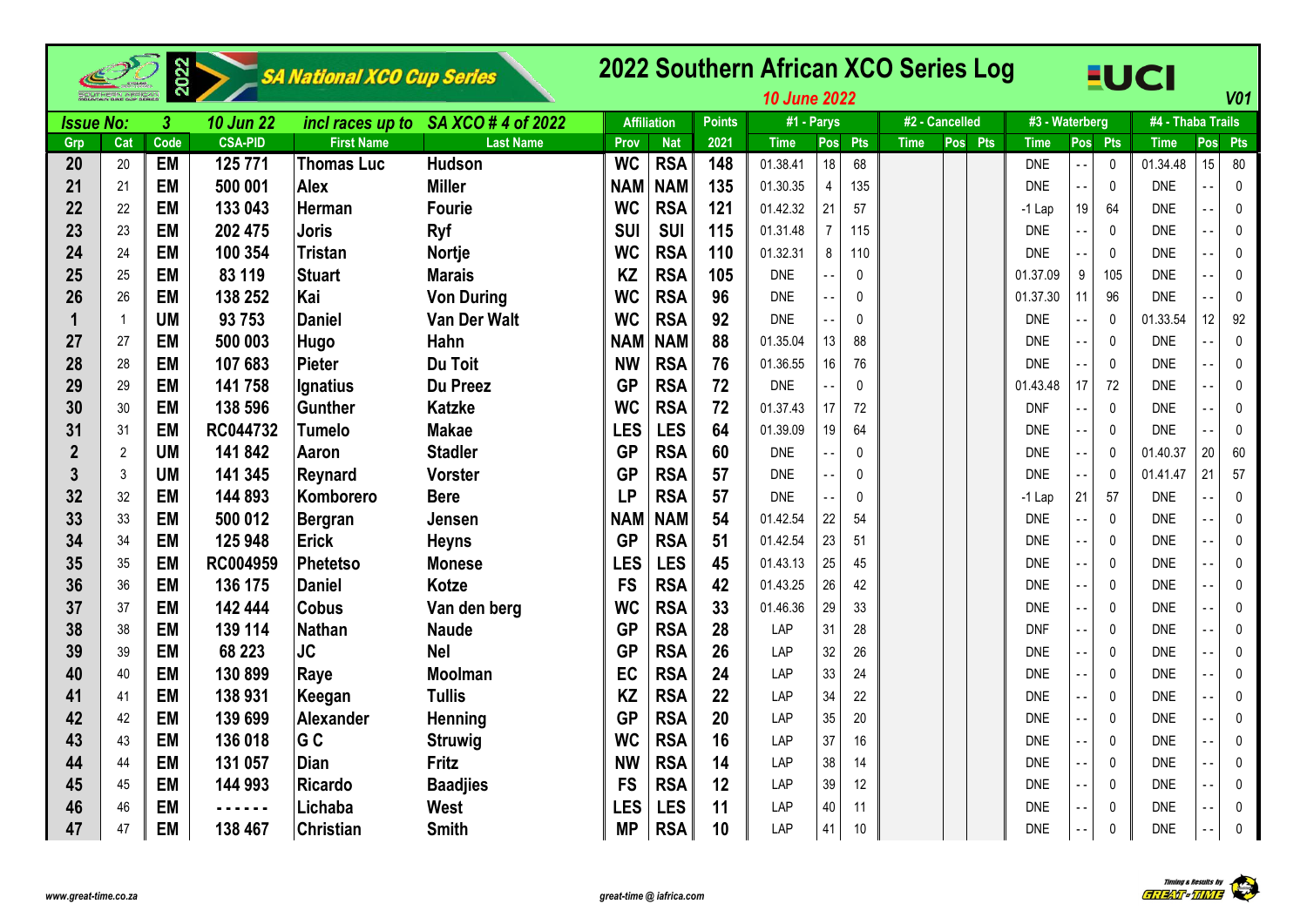|                  |                | 2022                    |                  | SA National XCO Cup Series |                                     |            |                    |                  | 2022 Southern African XCO Series Log<br><b>10 June 2022</b> |                        |             |                |         |                |                |                | <b>EUCI</b>       |                | <b>V01</b>   |
|------------------|----------------|-------------------------|------------------|----------------------------|-------------------------------------|------------|--------------------|------------------|-------------------------------------------------------------|------------------------|-------------|----------------|---------|----------------|----------------|----------------|-------------------|----------------|--------------|
| <b>Issue No:</b> |                | $\overline{\mathbf{3}}$ | <b>10 Jun 22</b> |                            | incl races up to SA XCO # 4 of 2022 |            | <b>Affiliation</b> | <b>Points</b>    | #1 - Parys                                                  |                        |             | #2 - Cancelled |         | #3 - Waterberg |                |                | #4 - Thaba Trails |                |              |
| Grp              | Cat            | Code                    | <b>CSA-PID</b>   | <b>First Name</b>          | <b>Last Name</b>                    | Prov       | <b>Nat</b>         | 2021             | <b>Time</b>                                                 | Pts<br>Pos             | <b>Time</b> |                | Pos Pts | <b>Time</b>    |                | Pos Pts        | <b>Time</b>       | Pos            | Pts          |
| 48               | 48             | <b>EM</b>               | 4951             | Alan                       | <b>Hatherly</b>                     | <b>WC</b>  | <b>RSA</b>         | $\boldsymbol{0}$ | <b>DNS</b>                                                  | $\mathbf{0}$           |             |                |         | <b>DNE</b>     |                | $\mathbf 0$    | <b>DNE</b>        |                | $\pmb{0}$    |
| 49               | 49             | <b>EM</b>               | 117 135          | <b>Brendan</b>             | Van Eeden                           | <b>KZ</b>  | <b>RSA</b>         | $\mathbf{0}$     | <b>DNS</b>                                                  | 0                      |             |                |         | <b>DNE</b>     |                | $\mathbf 0$    | <b>DNE</b>        |                | $\pmb{0}$    |
| 50               | 50             | <b>EM</b>               | RA615060         | Eric                       | Ramohanoe                           | <b>LES</b> | <b>LES</b>         | $\boldsymbol{0}$ | <b>DNF</b>                                                  | $\Omega$               |             |                |         | <b>DNE</b>     |                | $\mathbf{0}$   | <b>DNE</b>        |                | $\pmb{0}$    |
| 51               | 51             | <b>EM</b>               | 123 476          | Sean                       | Webber                              | <b>GP</b>  | <b>RSA</b>         | $\mathbf{0}$     | <b>DNF</b>                                                  | $\mathbf 0$            |             |                |         | <b>DNE</b>     |                | 0              | <b>DNE</b>        | $\overline{a}$ | $\mathbf 0$  |
| 52               | 52             | <b>EM</b>               | 125 316          | Zachary                    | <b>Swart</b>                        | EC         | <b>RSA</b>         | 0                | <b>DNS</b>                                                  | $\mathbf{0}$           |             |                |         | <b>DNE</b>     |                | $\Omega$       | <b>DNE</b>        |                | $\mathbf 0$  |
|                  |                |                         |                  | Master Women 30+           |                                     |            |                    |                  |                                                             |                        |             |                |         |                |                |                |                   |                |              |
| 1                |                | <b>VW</b>               | 142 250          | Leonora                    | Changuion                           | <b>GP</b>  | <b>RSA</b>         | 475              | 01.12.01                                                    | $\mathfrak{Z}$<br>150  |             |                |         | 01.13.46       |                | 200            | 00.56.20          | $\overline{5}$ | 125          |
| $\mathbf{2}$     | $\overline{2}$ | <b>VW</b>               | 5 2 9 1          | <b>Christelle</b>          | Le Roux                             | <b>GP</b>  | <b>RSA</b>         | 400              | 01.29.51                                                    | 6<br>120               |             |                |         | 01.20.17       | $\sqrt{2}$     | 170            | 01.12.56          | 8              | 110          |
| 3                | 3              | <b>VW</b>               | 138 256          | Irma                       | <b>Du Plooy</b>                     | <b>GP</b>  | <b>RSA</b>         | 390              | 01.21.51                                                    | $5\phantom{.0}$<br>125 |             |                |         | 01.23.12       | $\mathfrak{Z}$ | 150            | 01.03.46          | $\overline{7}$ | 115          |
|                  | $\overline{4}$ | <b>VW</b>               | 90 980           | <b>Marisa</b>              | Van der Linde                       | <b>GP</b>  | <b>RSA</b>         | 370              | 01.05.07                                                    | 200                    |             |                |         | <b>DNE</b>     |                | 0              | 00.50.48          | $\sqrt{2}$     | 170          |
|                  | -1             | <b>SW</b>               | 96 115           | Christina                  | Louw                                | <b>GP</b>  | <b>RSA</b>         | 320              | 01.17.00                                                    | 200                    |             |                |         | <b>DNE</b>     |                | 0              | 00.59.52          | 6              | 120          |
| 5                | 5              | <b>VW</b>               | 92 397           | <b>Monica</b>              | Glover                              | <b>GP</b>  | <b>RSA</b>         | 200              | <b>DNS</b>                                                  | $\mathbf{0}$           |             |                |         | <b>DNE</b>     |                | 0              | 00.49.33          |                | 200          |
| $\overline{2}$   | $\overline{2}$ | <b>SW</b>               | 133 154          | <b>Engela</b>              | <b>Conradie</b>                     | <b>GP</b>  | <b>RSA</b>         | 170              | 01.25.16                                                    | $\overline{2}$<br>170  |             |                |         | <b>DNE</b>     |                | 0              | <b>DNE</b>        |                | $\mathbf 0$  |
| 6                | 6              | <b>VW</b>               | 117 101          | <b>Belinda</b>             | <b>Mason</b>                        | <b>KZ</b>  | <b>RSA</b>         | 170              | 01.10.28                                                    | $\overline{2}$<br>170  |             |                |         | <b>DNE</b>     |                | $\mathbf{0}$   | <b>DNE</b>        |                | $\pmb{0}$    |
|                  | 3              | <b>SW</b>               | 140 679          | <b>Sanchia</b>             | <b>Malan</b>                        | <b>KZ</b>  | <b>RSA</b>         | 150              | <b>DNE</b>                                                  | $\mathbf{0}$           |             |                |         | <b>DNF</b>     |                | $\overline{0}$ | 00.51.11          | 3              | 150          |
|                  | $\overline{7}$ | <b>VW</b>               | 85 534           | <b>Nadine</b>              | <b>Nunes</b>                        | <b>KZ</b>  | <b>RSA</b>         | 135              | <b>DNE</b>                                                  | $\Omega$               |             |                |         | <b>DNE</b>     |                | $\mathbf{0}$   | 00.53.23          | $\overline{4}$ | 135          |
| 8                | 8              | <b>VW</b>               | 142 526          | Donna                      | <b>Winter</b>                       | <b>KZ</b>  | <b>RSA</b>         | 135              | 01.17.03                                                    | $\overline{4}$<br>135  |             |                |         | <b>DNE</b>     |                | 0              | <b>DNE</b>        |                | $\mathbf{0}$ |
| 9                | 9              | <b>VW</b>               | 141 252          | <b>Catherine</b>           | <b>Townshend</b>                    | <b>GP</b>  | <b>RSA</b>         | $\mathbf{0}$     | <b>DNS</b>                                                  | $\mathbf{0}$           |             |                |         | <b>DNE</b>     |                | $\Omega$       | <b>DNE</b>        |                | $\mathbf{0}$ |
|                  |                |                         |                  | Sub Veteran Men 30 - 39    |                                     |            |                    |                  |                                                             |                        |             |                |         |                |                |                |                   |                |              |
|                  |                | <b>SV</b>               | 47 485           | <b>Gerrit</b>              | <b>Moelich</b>                      | <b>FS</b>  | <b>RSA</b>         | 320              | 01.09.52                                                    | $\mathfrak{Z}$<br>150  |             |                |         | <b>DNE</b>     |                | $\mathbf{0}$   | 01.11.04          | $\overline{2}$ | 170          |
| $\boldsymbol{2}$ | $\sqrt{2}$     | <b>SV</b>               | 134 058          | <b>Phillip</b>             | <b>Malan</b>                        | <b>GP</b>  | <b>RSA</b>         | 200              | <b>DNE</b>                                                  | $\mathbf{0}$           |             |                |         | <b>DNE</b>     |                | $\mathbf{0}$   | 01.10.20          | $\overline{1}$ | 200          |
|                  | 3              | <b>SV</b>               | 10 076           | Dana                       | Coetzee                             | <b>GP</b>  | <b>RSA</b>         | 200              | 01.08.08                                                    | 200                    |             |                |         | <b>DNE</b>     |                | $\mathbf{0}$   | <b>DNE</b>        |                | $\pmb{0}$    |
|                  | $\overline{4}$ | <b>SV</b>               | 97938            | <b>Dewald</b>              | Lotter                              | <b>GP</b>  | <b>RSA</b>         | 170              | 01.09.06                                                    | $\overline{2}$<br>170  |             |                |         | <b>DNE</b>     | $\sim$ $\sim$  | 0              | <b>DNE</b>        |                | $\pmb{0}$    |
|                  | 5              | <b>SV</b>               | 110 084          | Ruan                       | Louw                                | <b>GP</b>  | <b>RSA</b>         | 150              | <b>DNS</b>                                                  | 0                      |             |                |         | <b>DNE</b>     |                | 0              | 01.18.39          | 3              | 150          |
|                  | 6              | <b>SV</b>               | 142 073          | <b>Mark</b>                | <b>Stillerman</b>                   | <b>GP</b>  | <b>RSA</b>         | 135              | <b>DNE</b>                                                  | $\mathbf{0}$           |             |                |         | <b>DNE</b>     |                | $\mathbf 0$    | 01.23.18          | $\overline{4}$ | 135          |
|                  | $\overline{7}$ | <b>SV</b>               | 138 235          | <b>Wouter</b>              | <b>Broodryk</b>                     | <b>GP</b>  | <b>RSA</b>         | 135              | 01.20.46                                                    | $\overline{4}$<br>135  |             |                |         | <b>DNE</b>     |                | 0              | <b>DNE</b>        |                | $\pmb{0}$    |
| 8                | 8              | <b>SV</b>               | 142 346          | Ryan                       | Kwan                                | <b>GP</b>  | <b>RSA</b>         | 125              | <b>DNE</b>                                                  | $\mathbf{0}$           |             |                |         | <b>DNE</b>     |                | $\Omega$       | 01.26.18          | 5              | 125          |
|                  |                |                         |                  | Veteran Men 40 - 49        |                                     |            |                    |                  |                                                             |                        |             |                |         |                |                |                |                   |                |              |
| 1                |                | <b>VM</b>               | 92 050           | <b>Albertus</b>            | <b>Nel</b>                          | <b>GP</b>  | <b>RSA</b>         | 440              | 01.10.19                                                    | $\overline{4}$<br>135  |             |                |         | 01.04.36       | $\overline{2}$ | 170            | 00.59.47          | $\overline{4}$ | 135          |
| $\boldsymbol{2}$ | $\overline{2}$ | <b>VM</b>               | 67 506           | <b>Brand</b>               | <b>Du Plessis</b>                   | <b>MP</b>  | <b>RSA</b>         | 400              | <b>DNE</b>                                                  | 0                      |             |                |         | 01.01.20       |                | 200            | 00.54.47          | $\overline{1}$ | 200          |
| 3                | 3              | <b>VM</b>               | 130 651          | Douglas James              | Lang                                | <b>GP</b>  | <b>RSA</b>         | 375              | 01.16.26                                                    | $7^{\circ}$<br>115     |             |                |         | 01.09.49       | $\overline{4}$ | 135            | 01.07.49          | $5\,$          | 125          |